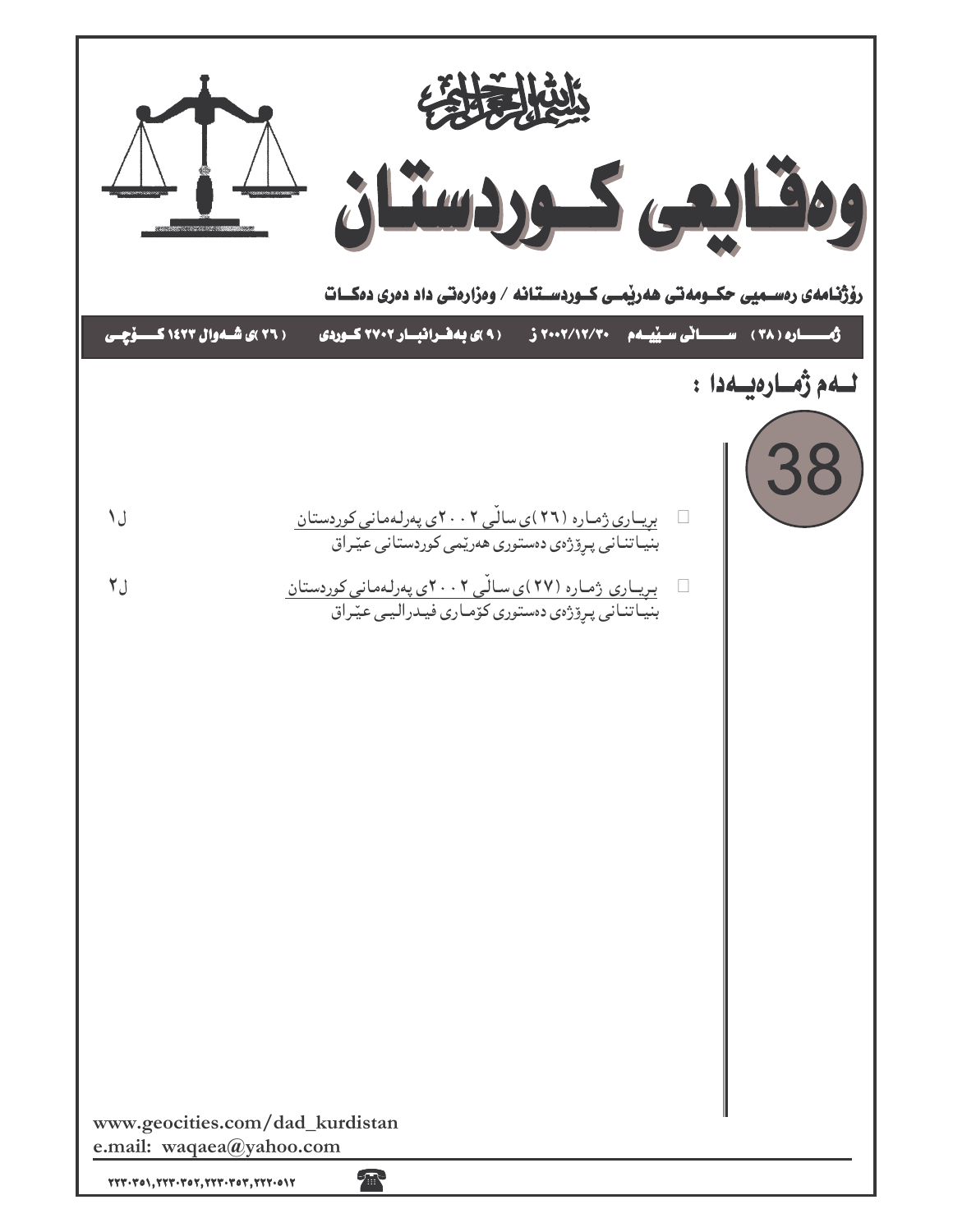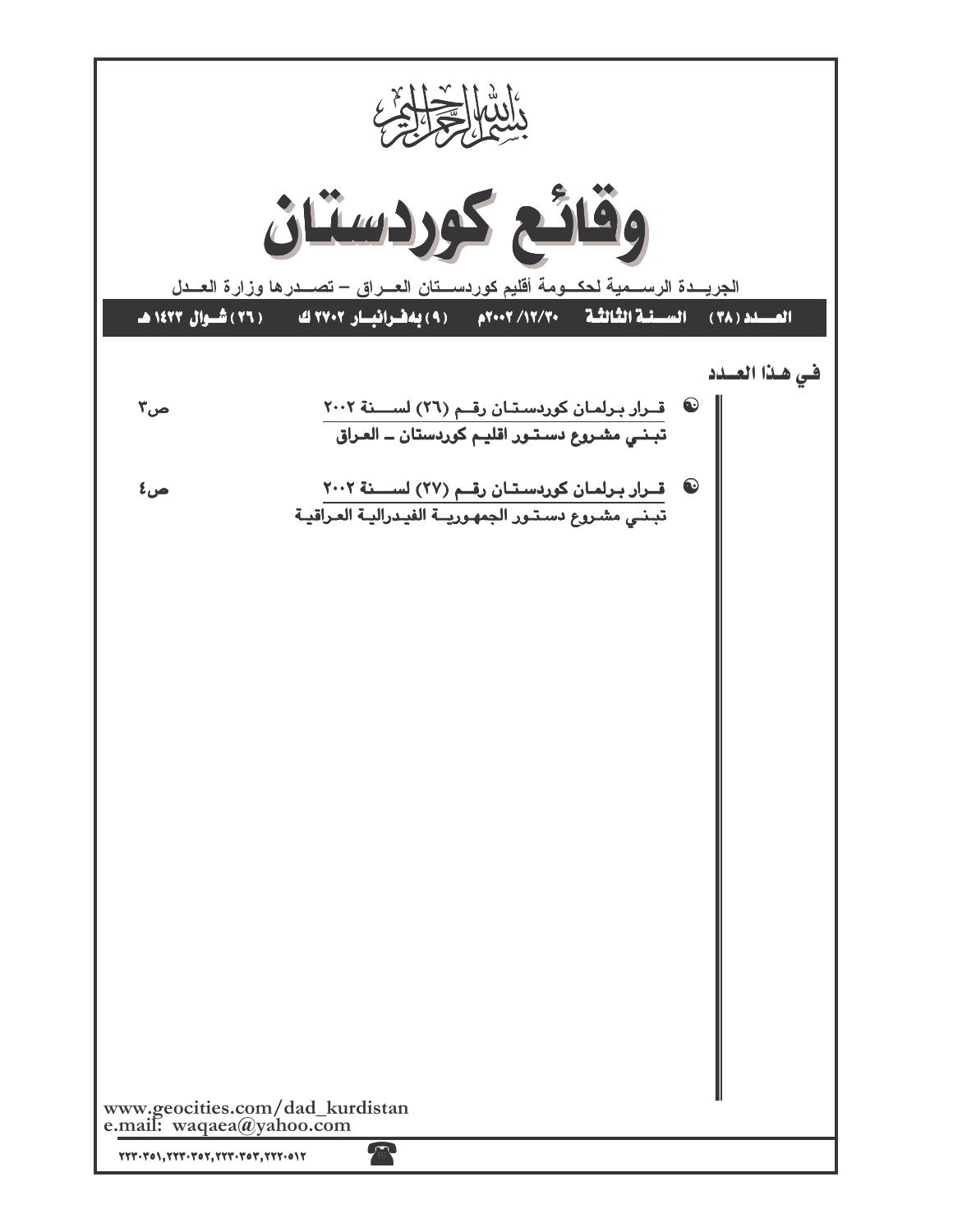### ياسا

به نساوی خسوای به خشسندهو میهرهبسان ىه نــاوى گەلـــەوە ئه نحـومهني نيشتمانيي كوردســـتاني عنــراق ژمارەى بىريسار : ٢٦ رۆژى بىريسار: ٢٠٠٢/١١/٧

پشت به ههردوو برگهی (۱و۲)ی ماددهی (۵٦) له پاسای ژماره (۱)ی ههموارکراوی سـالّی (۱۹۹۲) و برِیاری ژماره (۲۲)ی رۆژی (۱۹۹۲/۱۰/٤)ی ئه نجومـهنی نیـشتمانیی کوردسـتانی عێراق ، ئەنجومەن لە دانيشتني رۆژى (١١//٧-٢٠٠) يدا ئەم بريارەي خوارەوەيدا : ىەكسەم: بنياتنــاني پــرۆژەي دەسـتورى ھــەرێمى كوردسـتانى عێـراق ، لــه چوارچـێوەی رژێمێکـی عێراقیی پهکگرتووی فیدرالی و دیموکراتیدا. دوومم : ئهم پرۆژەی دستورە بریتییه له رای رەسمیی گەلی کوردستانی عیّراق و پرِۆژە یـەکگرتووە بەرجەستەكەى جاردانى فيدرالييەت لەلايەن ئەنجومەنى نيشتمانيى كوردستانى عێراقـەوەو برِیاری ژماره (۲۲)ی رۆژی (۱۹۹۲/۱۰/٤)ی ئەنجومەن. سيّيهم : لايەنە كوردستانييە يێوەندىدارەكانيش يێويستە لەسەريان ئيلتىزامى يێوەبگرن. چواردم: ئهم برياره له رۆژنامەي رەسمىي (وەقايعى كوردستان) دا بلاّودەكرێتەوە.

د. رۆژنسورى شساوەيس ســهروْکی ئه نجــومــهنی نیشــتمانیی کوردسـتـانی ــ عیـْــراق

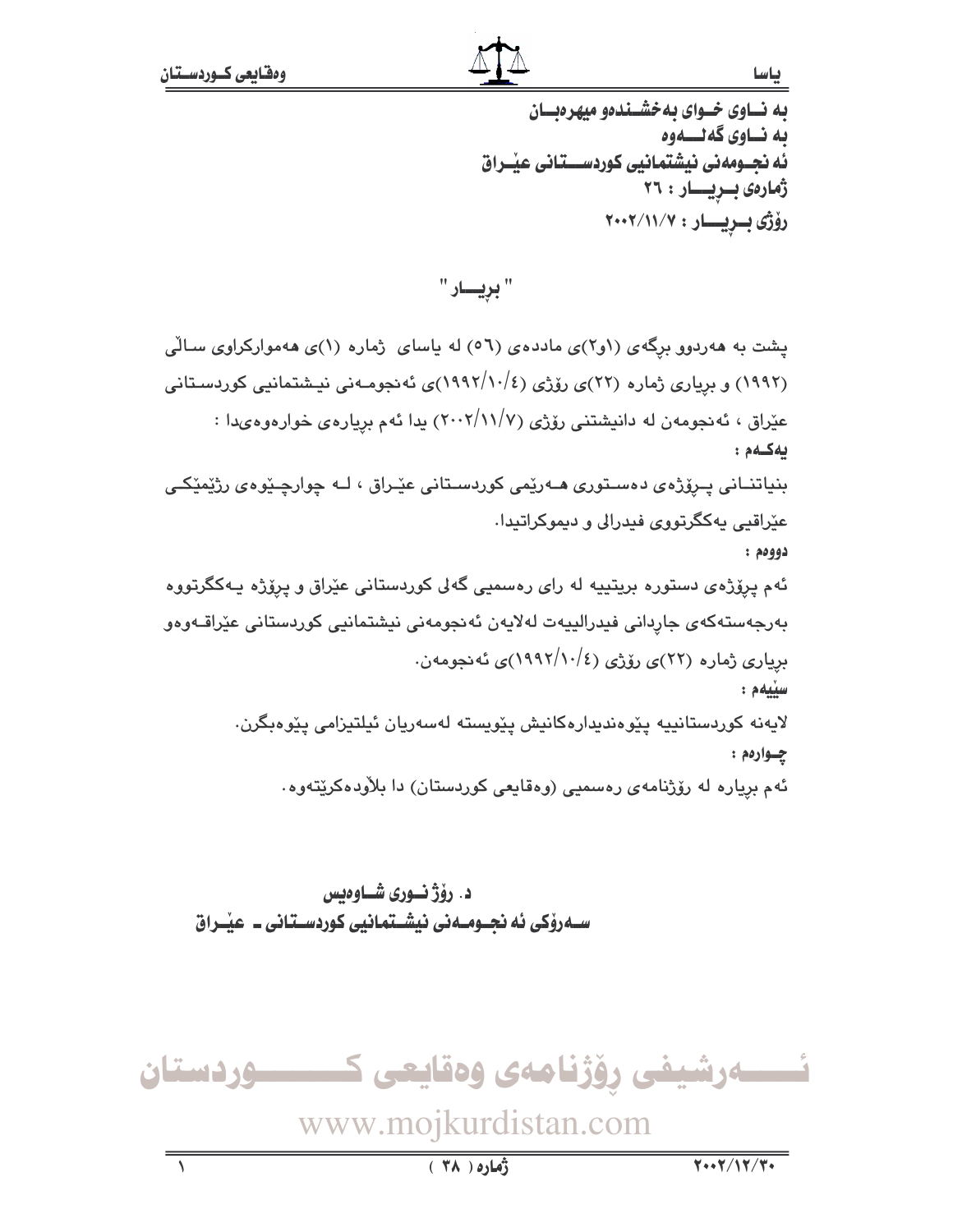باسا

به نساوی خسوای به خشسندهو میهرهبسان ىه نــاوى گەلــــەوە ئه نجــومەنى نيشتمانيى كوردســـتانى عيْــراق ژمارەى بىريسار : ۲۷ رۆژى بىريسار: ٢٠٠٢/١١/٧

" بريــــار "

پشت به ههردوو برگهی (او۲)ی ماددهی (۵٦) له باسای ژماره (۱)ی ههموارکراوی سـالّی (۱۹۹۲) و برِیاری ژماره (۲۲)ی رۆژی (۱۹۹۲/۱۰/٤)ی ئهنجومـهنی نیـشتمانیی کوردسـتانی عیّراق ، ئه نجومهن له دانیشتنی رۆژی (۱۱/۷/۲) بدا ئهم بریارهی خوارهوهىدا : بەكلەم: بنیاتنانی پرِۆژەی دەستوری کۆماری فیدرالیی عێراق وەك پێشنیازێك بۆ دەستوری عێـراق لەسەر ئەساسى رژێمێکى فيدراليى دىمواكراتى٠  $:$  40994 ئهم بړیاره له رۆژنامهی رەسمیی (وەقايعی کوردستان) دا بلاّودەکرێتەوە.

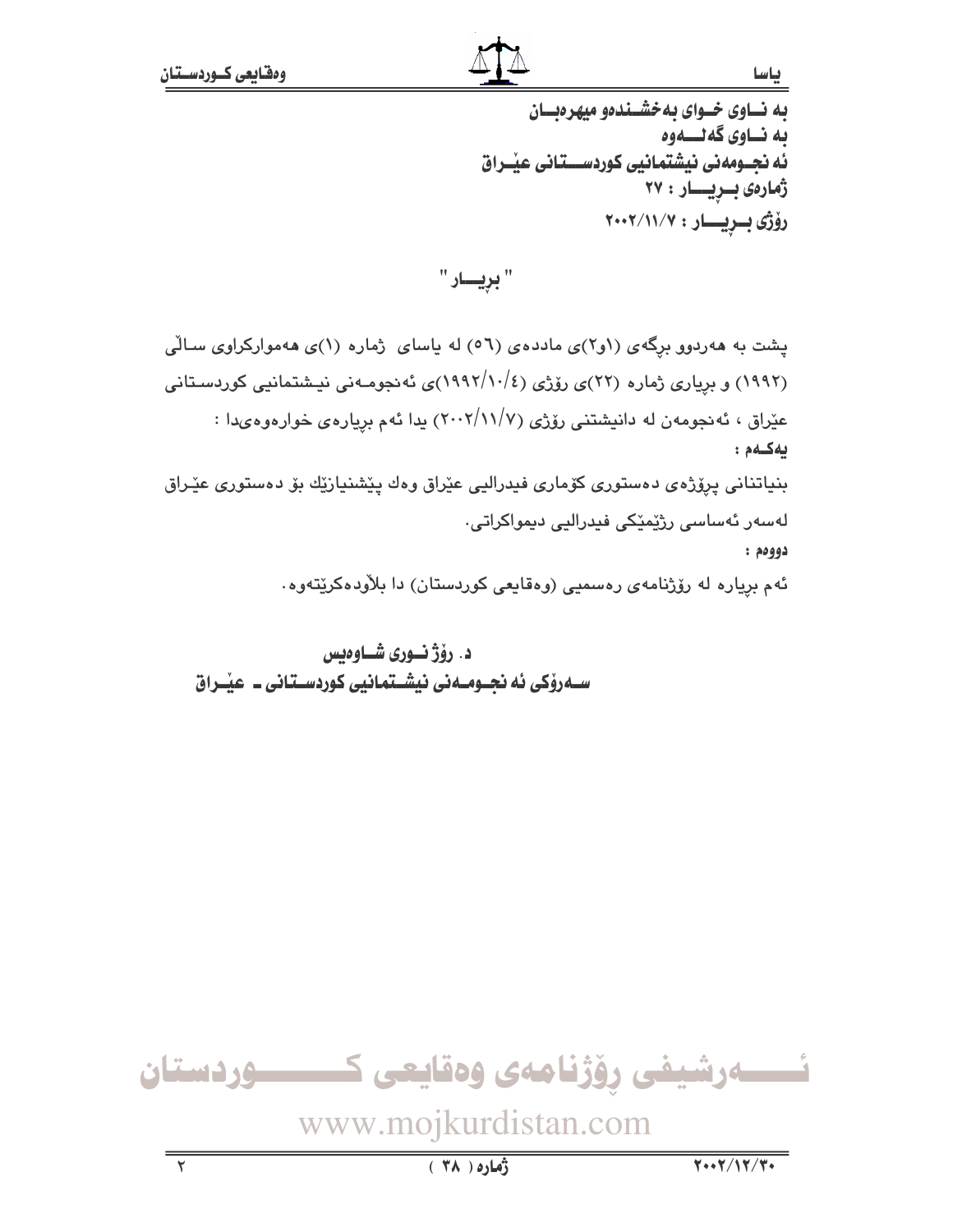ياسا

يسم الله الرحمن الرحيم ياسم الشعب المجلس الوطني لكوردستان ـ العراق رفق القرار : ٢٦ تأريخ القرار: ٢٠٠٢/١١/٧

" قسرار "

استنادا لأحكام الفقرتين (١و٢) من المادة (٥٦) من القانون رقم (١) لسنة ١٩٩٢ المعدل و قرار المجلس الوطني لكوردستان ــ العراق رقـم (٢٢) في ١٩٩٢/١٠/٤ ، قـرر المجلـس الـوطنى لكوردستان ــ العراق بجلسته المنعقد بتأريخ ٢٠٠٢/١١/٧ ما يلي : أولاً : تبني مشروع دستور اقليم كوردستان ــ العراق ضمن نظـام فيـدرالي ديمقراطـي عراقـي موحد. **ثانياً :** مـشروع الدسـتور هـو الـرأى الرسمـى لـشعب كوردسـتان العـراق و مـشروعه الموحـد المجسد لاعلان الفيدرالية للمجلس الوطني لكوردستان ــ العراق و قراره المرقم (٢٢) الـصادر بتأريخ ١٩٩٢/١٠/٤ . ثالثاً : على الأطراف الكوردستانية المعنية الألتزام به. رابعاً : ينشر هذا القرار في الجريدة الرسمية (جريدة وقائم كوردستان).

> د. رۆژ نورى شاويس رئيس المجلس الوطني لكوردستان ـ العـراق

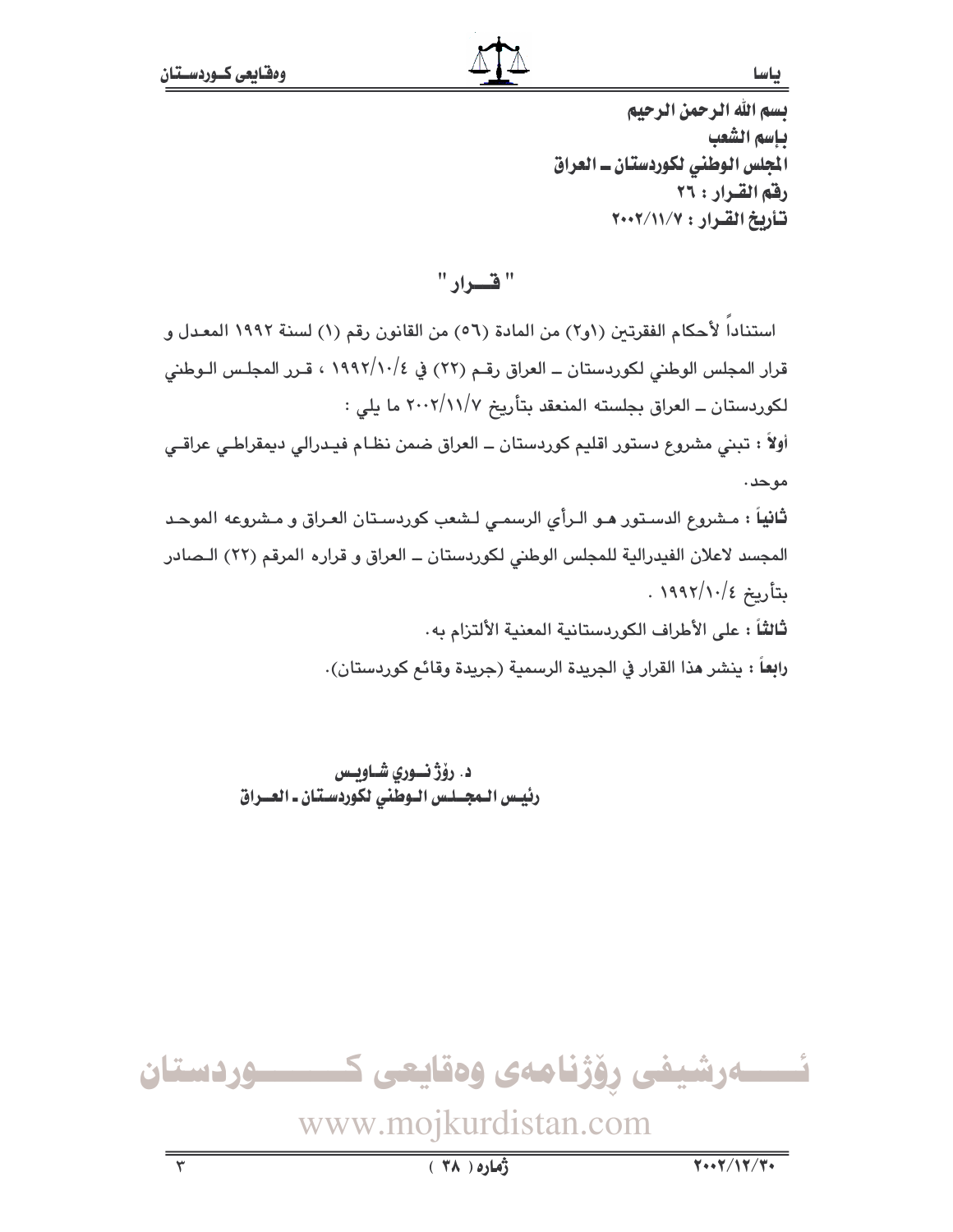## مشـروع دسـتور افليـم كـوردسـتان ــ المـــراق

البساب الأول الأحكيام العبامية

المادة الأولى :

اقليم كوردستان من أقاليم الجمهورية الفدرالية العراقية و يكون نظامه السياسي جمهوريا برلمانيـا ديمقراطيا.

المادة الثّانية :

يتكون اقليم كوردستان من محافظة دهوك بحدودها الادارية الحالية و محافظة كركوك و السليمانية و أربيل و أقضية عقرة و الشيخان و سنجار و تلعفر و تلكيـف و نـواحي زمـار و بعـشيقة و أسـكي كلك من محافظة نينوي و قضائي خانقين و مندلي من محافظة ديالي و قضاء بدرة و ناحية جصان من محافظـة واسـط بحـدودها الاداريــة قبــل عـام ١٩٦٨ و المنــاطق الأخـرى الـتى تقطنهـا أكثريــة كوردية.

النادة الثنائثة :

الشعب مصدر السلطات و أساس شرعيتها. المادة الرابعة :

يتكون شعب اقليم كوردستان من الكورد و المجموعات القومية (التركمان و الأشوريين و الكلـدان و الأرمن و العرب) ويقر هذا الدستور حقوقهم ضمن وحدة أقليم كوردستان.

المادة الخامسة :

مدينة كركوك عاصمة لاقليم كوردستان و يجوز للمجلس الوطني لكوردستان العراق عنـد الـضرورة اتخاذ غىرها عاصمة بصورة مؤقتة.

المادة السادسة:

لاقليم كوردستان علم خاص به الى جانب علم الجمهورية الفدرالية العراقية و له شعار و نشيد و عيد قومی نوروز (۲۱ أذار) و ينظم ذلك بقانون.

المادة السابعة:

لاقليم كوردستان قوات مسلحة دفاعية. المادة الثّامنة :

- ٠١ اللغة الكوردية هي اللغة الرسمية في اقليم كوردستان.
- ٢. تكون المراسلات الرسميـة مـع الـسطات الفيدراليـة و الأقـاليم الأخـرى بـاللغتين العربيـة و

<sup>الكرر</sup>يةشيفي رۆژنامەي وەقايعى ك ـــوردستان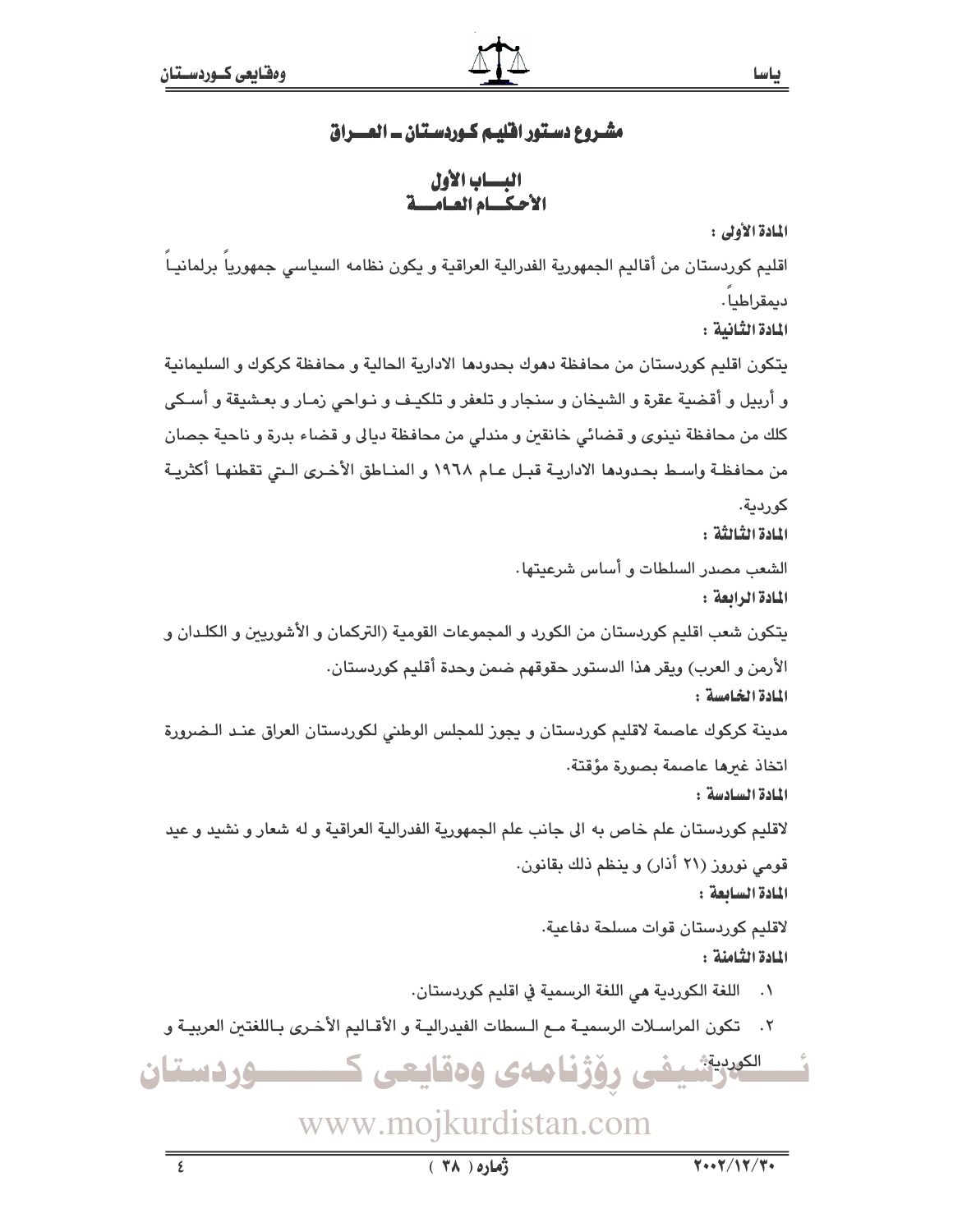البساب الثساني<br>الحقسوق و اليواجبسات الأسسياسيية

المادة التاسعة :

- ٠١ المواطنون متساوون امام القانون في الحقوق و الواجبات دون تمييز بسبب الجنس أو العـرق أو اللون أو اللغة أو المنشأ الأجتماعي أو الدين أو المذهب أو الحالة الأجتماعية.
	- ٢. تتمتم المرأة بالمساواة التامة مم الرجل.
- ٣. الأسرة أساس المجتمـع و حمايـة الأمومـة و الطفولـة مكفولـة و تلتـزم الـسطات و المجتمـع برعاية النشء و الشباب و حماية القيم الأخلاقية و الوطنية الأصيلة و الـتراث التـاريخي لـشعب كوردستان و ذلك في حدود القانون.
	- ٤. مبدأ تكافؤ الفرص مضمون لجميع المواطنين. المادة العاشرة :
- ١. العقوبة شخصية و لاجريمـة ولا عقوبـة إلا بـنص و لا تفـرض العقوبـة الا علـى الفعـل الـذي اعتبره القانون جريمة عند اقتراف ولا تطبق عقوبة اشد من العقوبة النافذة وقت ارتكاب الحريمة.
	- ٢. المتهم بريء حتى تثبت أدانته.

المادة الحادية عشرة :

٠١ حق الدفاع مقدس و مكفول في جميع مراحل التحقيق و المحاكمة وفق أحكام القانون.

٢. جلسات المحاكم علنية إلا إذا قررت المحكمة جعلها سرية وفق أحكام القانون. المادة الثَّانية عشرة :

- ١. للمساكن أو مافي حكمها حرمتها و لا يجوز انتهاكها أو دخولها أو تفتيشها أو مراقبتها إلا في الأحوال و بالطرق التي نص عليها القانون.
	- ٢. لا يجوز تفتيش الأشخاص أو مقتنياتهم إلا بموجب القانون.
- ٢. كرامة الأنسان مصونة و تحـرم ممارسـة أي نـوع مـن أنـواع التعـذيب الجـسدي أو النفـسي

بحقه . ٤. ٧- لا يُجْرَز جِجْزَ إِنْسَانَ أَوْ تُوقِّيفُهُ أَوْ كَيْسَه (أَوْ هَذَاءَ بِقِرَارٍ صَّادِرٍ مِن جهة قضائية لمختصة ال طبقاً للقانون. www.mojkurdistan.com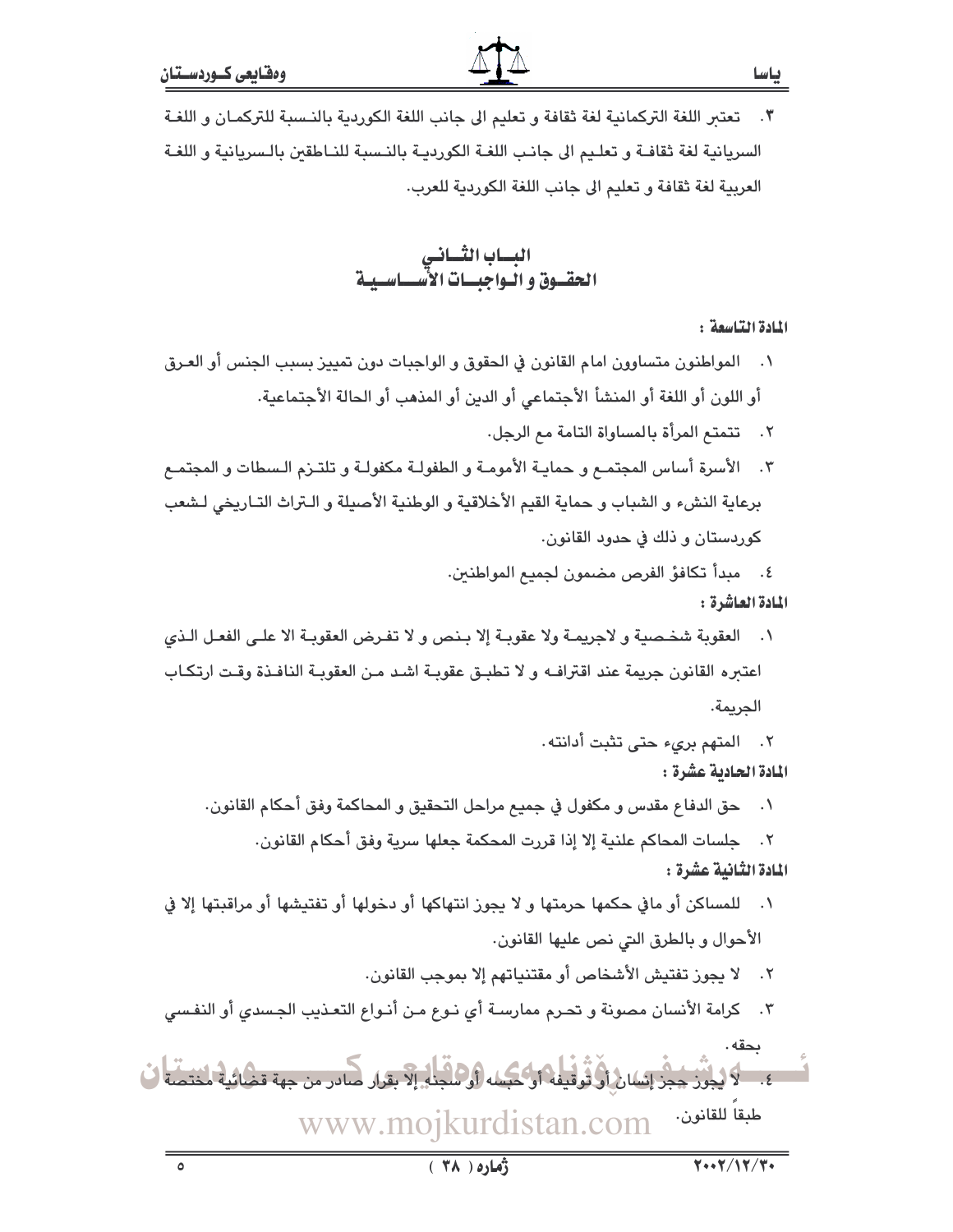المادة الثَّالثَّة عشرة : سرية المراسلات البريدية (العادية و الألكترونية و البرقية و الهاتفيـة) مكفولـة و لا يجـوز كـشفها إلا لضرورات العدالة وأمـن الاقلـيم و بقـرار مـن جهـة قـضائية مختـصة و ضـمن الحـدود الـتي يقررهـا القانون. المادة الرابعة عشرة : حق الملكية مصون ولا يجوز حجـز الأمـوال المنقولـة و غـير المنقولـة إلا بموجـب قـانون ولا تنــزع الملكية الخاصة إلا لأجل النفع العام ووفق القانون ولقاء تعويض عادل. المادة الخامسة عشرة : لا يجوز منـم مواطني اقليم كوردسـتان مـن الـسفر الى خـارج الجمهوريـة الفيدراليـة العراقيـة أو مـن العودة إليها ولا يجوز تقييد تنقلهم أو تحديد إقامتهم إلا في الحالات التي ينص عليها القانون. المادة السادسة عشرة : حرية الرأى و التعبير و النشر و الطباعة و الصحافة وحق الأجتماع و التظاهر و الأضـراب سـلميا و تأسيس الأحزاب و الجمعيات و النقابات مكفولة و تنظم وفق القانون. المادة السابعة عشرة : حريـة الـدين و المعتقـد وممارسـة الـشعائر الدينيـة مكفولـة علـى ان لا تتعـارض و احكـام دسـتور الجمهورية الفدرالية العراقية وهذا الدستور و النظام العام و الآداب العامة. المادة الثّامنة عشرة : لا يجوز تسليم اللاجيء السياسي. المادة التاسعة عشرة : ٠١ التعليم الأبتدائي في اقليم كوردستان الزامي و ينظم ذلك بقانون. ٢. تلتزم سلطات اقليم كوردستان بمكافحة الأمية و تكفل لمواطنيهـا حـق التعلـيم المجـاني في مختلف مراحلة الأبتدائية و الثانوية و الجامعية و تطوير التعليم المهني و الفني (التكنيكي). المادة العشرون : حرية البحث العلمي مكفولة ضـمن القـانون و يجـب تـشجيع و مكافـأة و رعايـة التفـوق و الأبـداع و الأبتكار و مختلف مظاهر النبوغ في المجالات العلمية و الفكرية و الثقافية و الفنية. المادة الحادية و العشرون : ٠١ العمل حق لكل مواطن و واجب عليه يمارسه اينما شاء و تـسعى سـلطات الأقلـيم لتـوفيره لكل مواطن قادر عليه. ٢. تضمن السلطات تحسين شروط العمل و ظروفه و تعمل على رفع مستوى المعيشة و الخبرة . و التقافية للغمال و ترفول ليُضمانات الأجتماعية لهم في حيالات المرض و العجز و البطالية و في

> الشيخوخة . www.mojkurdistan.com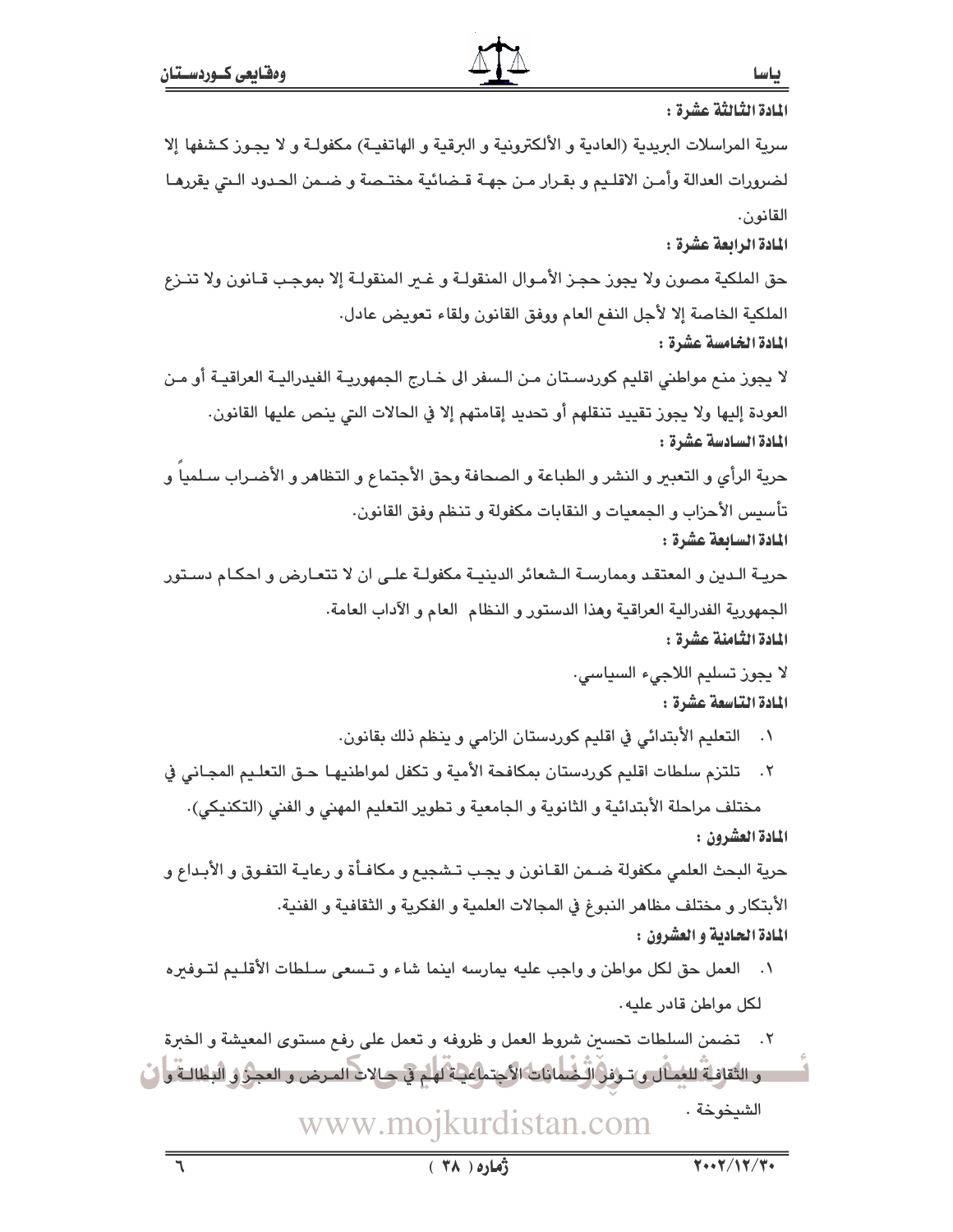المادة السادسة و العشرون :

المجلس الوطني لاقليم كوردستان هو السلطة التشريعية في الاقلـيم و يتكـون مـن ممثلـي الـشعب و يجرى انتخاب أعضائه بالاقتراع العام الحر السرى المباشر. المادة السابعة و العشرون :

١. تعين طريقة انتخاب أعضاء المجلس الـوطني لاقلـيم كوردسـتان و كيفيـة إجرائـه و تحديـد موعده و نسبة التمثيل و شروط الناخب و العضو بموجب القانون.

> ٢. يراعى في تكوين المجلس التمثيل العادل للمجموعات القومية في اقليم كوردستان. المادة الثّامنة و العشّرون :

- ٠. الدورة الأنتخابية أربع سنوات تبدأ من تاريخ أول اجتماع له.
- ٢. يجتمع المجلس بدعوة من رئيس الاقليم خلال خمسة عـشر يومـا مـن تـاريخ اعـلان النتـائج النهائية للانتخابات و في حالة عدم صدور الدعوة اليه يجتمـع المجلـس تلقائيـا في اليـوم التـالي لأنتهاء المدة المذكورة.
- ةُ المادة التناسِعة وَّالعشوُون ، ﴿ وَلَا فِي أَيْسَاسِكِ ﴾ وَلَا أَسْتَعْبِ بِٱلاقتراعِ السِّدِينِ رئيساً و نائباً<br>- يعقد المجلس جلسته الأولى برئاسة أكبر أعـضائه سـناً و ينتخب بـالاقتراع الـسري رئيساً و نائبـاً <u>وردستان</u> للائيس و أميناً للسن.www.mojkurdistan.com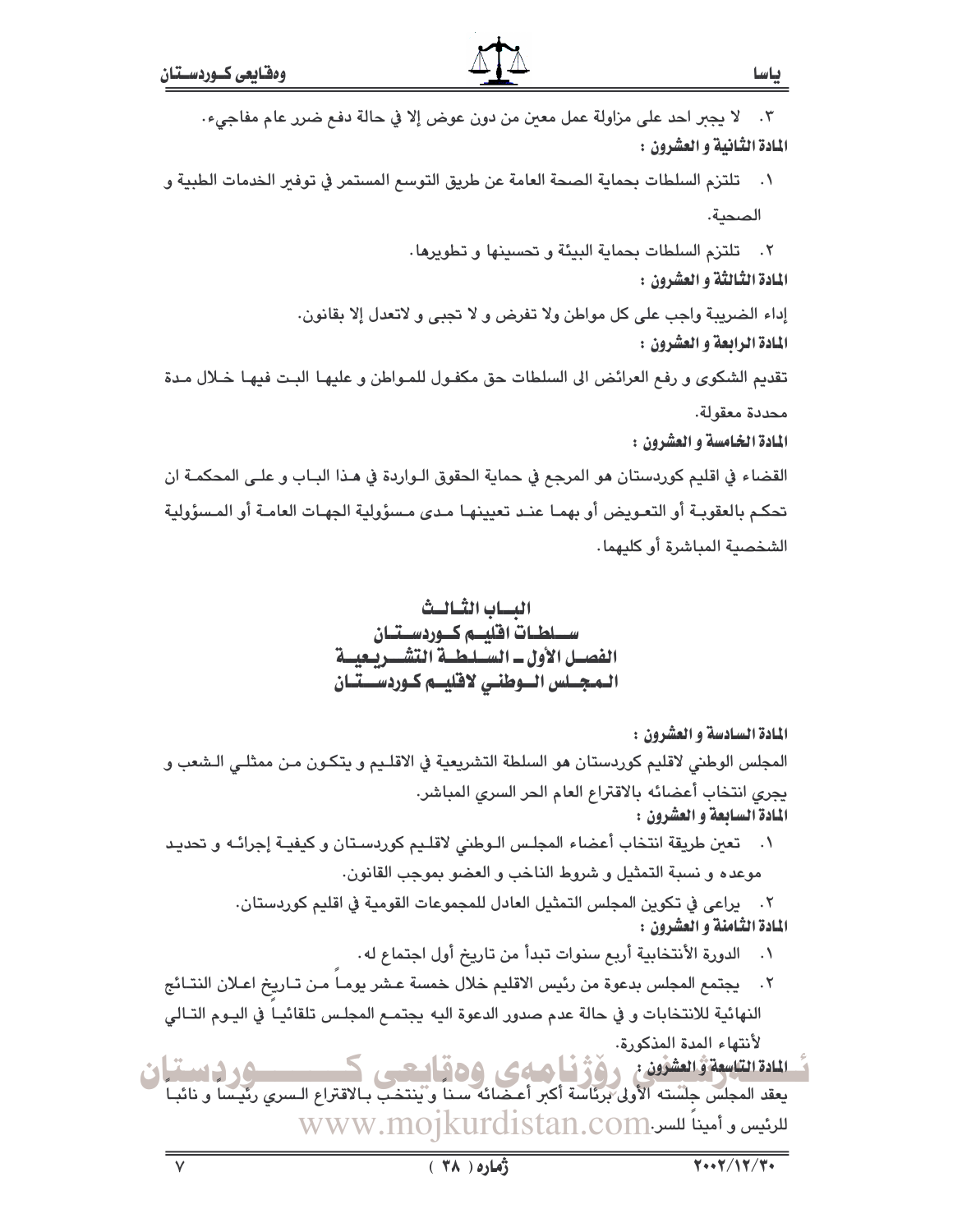المادة الثلاثون : يؤدي عضو المجلس قبل المباشرة بمهامه اليمين التالية : (( أقســــم بـااللــه العظيم أن أحافظ على مصلحة شعب كوردستان ووحدته و كرامته و حقوق و حريـات أبـنـائـه و أن أفسوم بسهـام العـضــويــة بـصــدق و إخلاص ) ). المادة الحادية و الثلاثون : ١. يتم النـصاب القـانوني في المجلـس بحـضور أغلبيـة أعـضائه و تـصدر القـرارات بالاغلبيـة المطلقة للحاضرين ما لم ينص االقانون على خلاف ذلك. ٢. لعشرة من أعضاء المجلس اقتراح مشروع قانون أو قرار. المادة الثانية و الثلاثون : تحدد مخصصات و مكافآت رئيس و أعضاء المجلس الوطني بقانون. المادة الثّالثة و الثّلاثون : تحدد تفاصيل سير العمل في المجلس و كيفية عقد جلساته العاديـة و الاسـتثنائية و حـالات انتهـاء العضوية وكيفية ملء المقاعد الشاغرة بقانون. المادة الرابعة و الثلاثون : يمارس المجلس الأختصاصات الآتية : ٠١ تعـديل دسـتور الاقلـيم بأغلبيــة ثلثــى عـدد أعــضائه دون المـساس بـالحقوق و الواجبـات الأساسية المنصوص عليها في هذا الدستور. ٢. تشريع القوانين وتعديلها وإلغائها. ٣. منح الثقة بالوزارة و أعضائها و سحبها منهم. ٤. إقرار الموازنة العامة لاقليم كوردستان أو إجراء المناقلة بين أبوابهـا و المـصادقة علـى كـل إنفاق لم يرد ذكره فيها. ٥. ﴿ إِنشَاءِ الضَّرَائِبِ وَ الرِّسُومِ وَ تَعْدِيلُهَا وَ إِلْغَائِهَا. ٦. المـصادقة علـى الاتفاقيـات الـتي تعقـد مـن قبـل الـسلطة التنفيذيـة مـع الأقـاليم الأخـري للجمهوريــة الفيدراليــة العراقيــة و الجهــات الأجنبيــة و أقــاليم الــدول الفيدراليــة في المجــالات الأقتصادية و التنموية و الثقافية و التعليمية و الانسانية و الشؤون الإدارية و الأمنيـة الحدوديـة و شؤون الجوار. ٧. الفصل في صحة العضوية في المجلس. ٨. اصدار القرارات اللازمة لملء المقاعد الشاغرة في المجلس وفقا للقانون. ٩. الرقابة على أعمال السلطة التنفيذية لاقليم كوردستان و مساءلة رئيس مجلس الوزراء و نوابه و الوزراء. ١٠. وضع نظامه الداخلي و تحديد ملاكاته و تقدير موازنته و تعيين موظفيه و تحديد رواتبهم. ٠١١ تشكيل اللجان التحقيقية في المسائل التي يرتأيها . المادة الخامسة و الثلاثون : . ١. \_ اللغطيُّ حُصَّابَةٍ براهانيَّةٍ رَّالًا هُريَّةِ الكلام مُنْمَنٌ الْحَدَوبِ المبيئةِ في النظام الداخلق للمجلسِّ. أيْ ٢. لا يجوز التحقيق مع ّالعضو أو القبضٍ عليه أو تقييد حريتـه أو مراقبتـه أو تفتيـشه اثنـاء دورة الانعقاد من قَبْلَ أَيَّةً كِهَةَ كَانَتَ ذَولَ أَنْزَلَ مِنَ الْهِكِسُلَ أَلَا فَإِنَّكَمَانَةَ الثلبس بجناية مشهودة.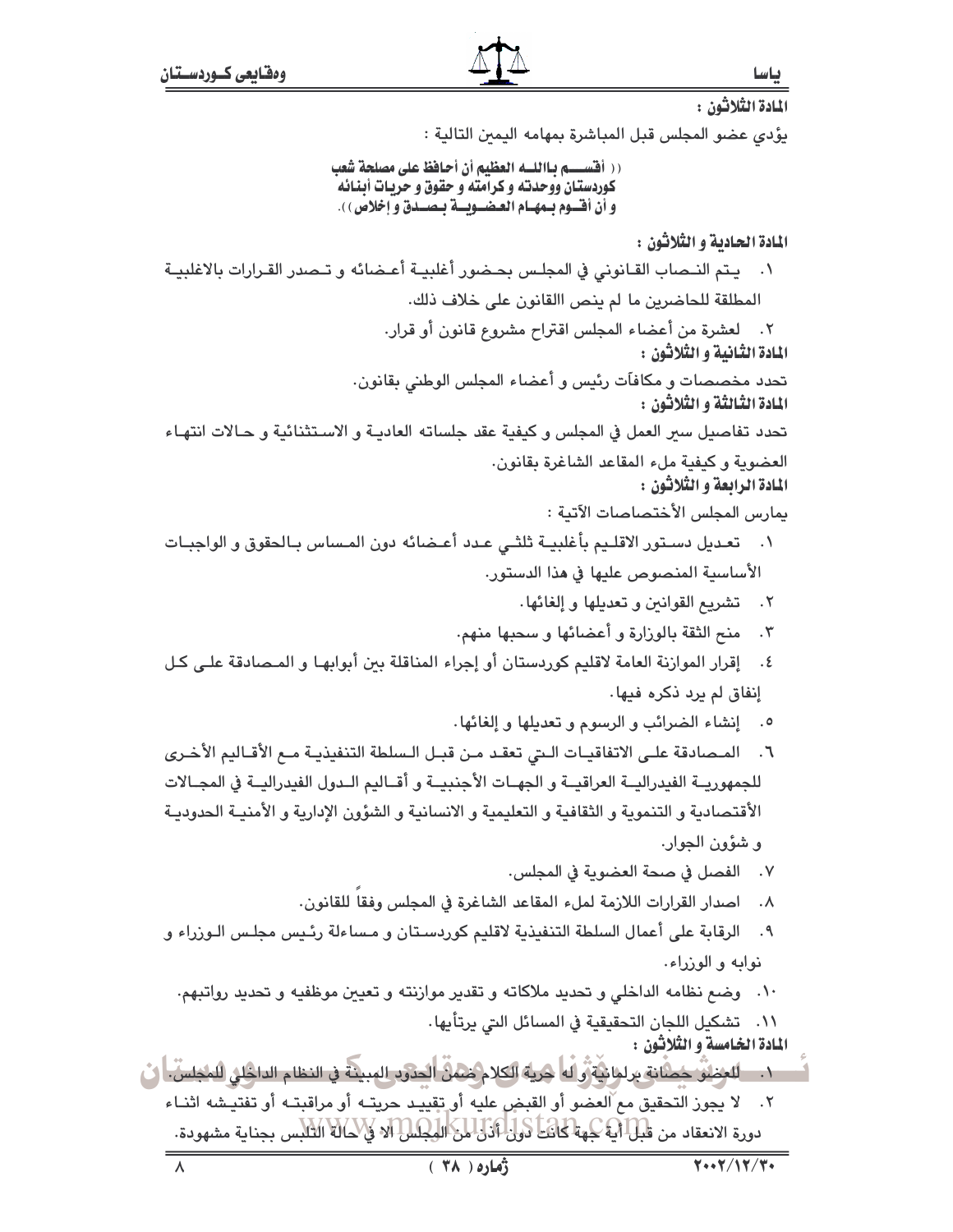## ٣. لا يجوز ملاحقة العضو أو إلقاء القبض عليه خارج أوقـات انعقـاد دورات المجلـس دون اذن من رئيسه إلا في حالة التلبس بجنايـة مـشهودة و يخطـر المجلـس فـور أنعقـاده بمـا اتخـذ مـن احراءات يحقه. المادة السادسة و الثّلاثون : ١. للمجلس حل نفسه بأغلبية ثلثي عدد أعضائه. يحل المجلس بمرسوم من رئيس الاقليم في الحالات الأتية :  $\cdot$   $\mathsf{r}$ إذا استقال اكثر من نصف عدد أعضائه.  $\overline{\phantom{a}}$ ب. [ذا لم يتم النصاب القانوني لانعقاده خلال خمسة و أربعين يوماً من تأريخ دعوته للانعقاد. إذا لم يمنح المجلس الثقة لمجلس الورراء ثلاث مرات متتالية.  $\cdot \tau$ د. إذا تم تغير النظام الأنتخابي للمجلس وكانت المدة المتبقية لدورتـه الأنتخابيـة سـتة أشـهر فأقل. المادة السابعة و الثلاثون : في حالة حل المجلس أو انتهاء دورته الأنتخابية يجب إجراء انتخابات عامة جديدة لانتخاب مجلس جديد خلال مدة أقصاها شهران. المادة الثّامنة و الثّلاثون : إذا أنتهت الـدورة الأنتخابيـة للمجلس و تعـذر إجـراء انتخابـات جديـدة بـسبب الحـرب أو الكـوارث الطبيعية فيستمر في مهامه لحبن انتخاب مجلس جديد و انعقاد جلسته الأولى.

الفصل الثسانى السلطية التنيفية بدلة المبحث الأول رئيس اقليس كوردستتان

المادة التاسعة و الثلاثون : للاقليم رئيس يسمى (رئيس اقليم كوردستان) و هو الرئيس الأعلى للسطة التنفيذية و يمثل رئيس الجمهورية الفدرالية العراقية و ينوب عنــه في المناسـبات الوطنيــة و القوميــة و يتـولى التنـسيق بـين السلطات الاتحادية وسلطات الاقليم.

المادة الأربعون : ينتخب رئيس اقليم كوردستان بالطريقة التي ينتخب بها رئيس الجمهورية الفدرالية العراقية و ينظم ذلك بقانون. المادة الحادية و الاربعون : تحدد طريقة انتخابـات رئـيس اقلـيم كوردسـتان و شـروط الترشـيح و كيفيـة اتهامـه و محاكمتـه و حالات انتهاء ولايته بموجب قانون خاص. المادة الثّانية والاربعون :<br>يؤدي رئيس الاقليم قبل مباشرته بواجباته اليمين الدستورية الآتية أمـام المجلـس الـوطني لاقلـيم لــــــــــــــــ<br>يؤدي رئيس الاقليم قبل مباشرته بواجباته اليمين الدستورية الآتية أمـام المجلـس الـوط المادة الثانية والاربعون :

www.mojkurdistan.com کوردستان.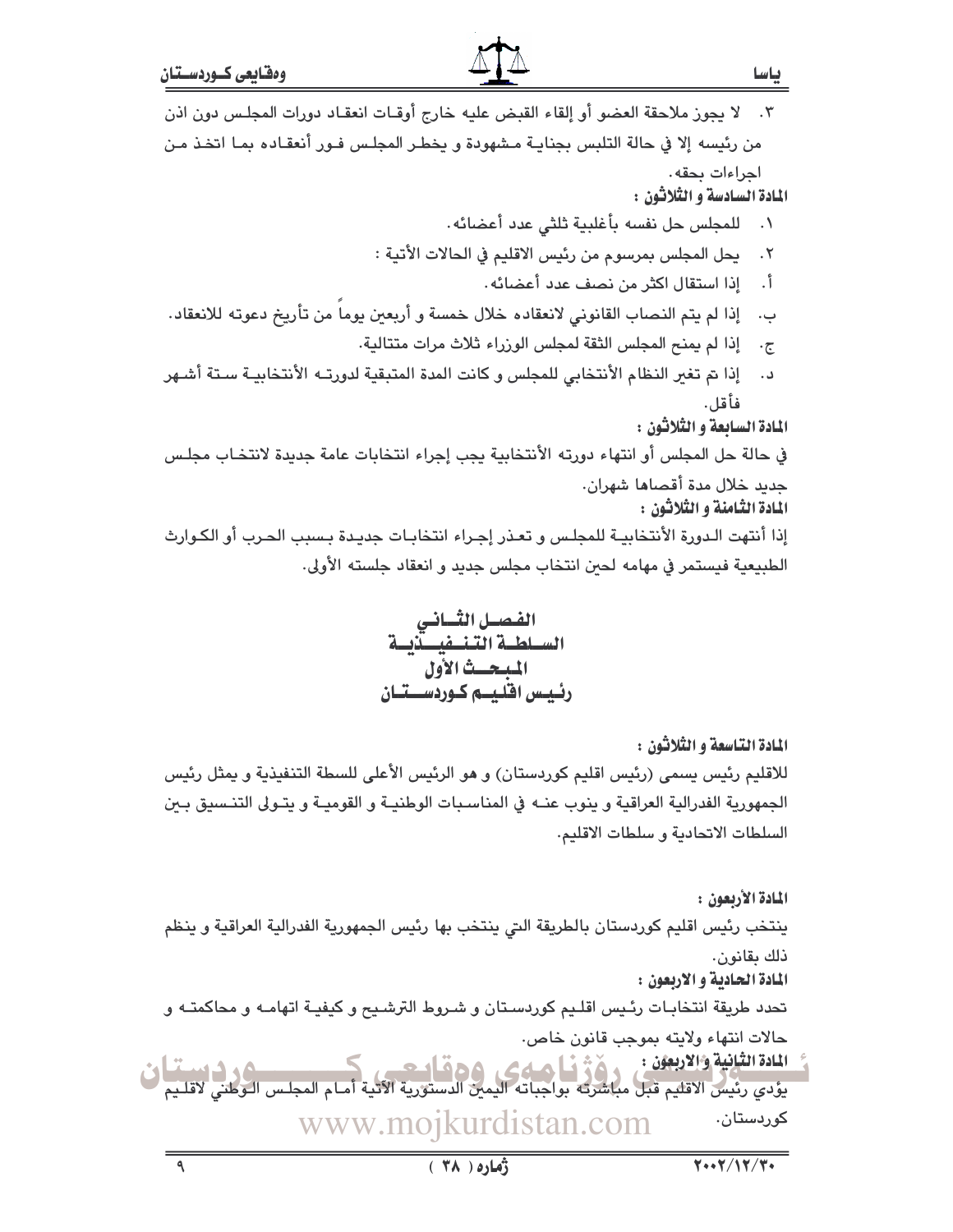باسا

((أقســم بـااللــه العــظيــم بـأن أحــافظ على حقـوق و مكتسبـات ووحدة و مصا لح شــــعب كــوردستان و أن أحترم و ألتزم بدستوري الجمهوريــــة الفدرالية العراقية و اقليم كوردستان و أن أؤدي مهامي بصدق و إخلاص ) .

المادة الثّالثّة و الاربعون : تكون مدة ولاية رئيس اقليم كوردستان أربعة سنوات و يجوز إعادة انتخابه لمرة واحدة. المادة الرابعة و الاربعون : يمارس رئيس اقليم كوردستان الصلاحيات الآتية : ٠١ - اصدار القوانين التي يسنها المجلس الوطني للاقليم. ٢. اصدار مرسوم لاجراء الأنتخابات العامة للمجلس الوطنى للاقليم. ٢. اصدار مرسوم دعوة المجلس الوطني للاقليم الى دورة الانعقاد الأولى. ٤. اصدار مرسوم تشكيل مجلس الوزراء بعد نيله الثقة في المجلس الوطني للاقليم. دعوة مجلس الوزراء لأجتماع أستثنائي كلما اقتـضت الـضرورة لـذلك ويكـون الاجتمـاع  $\cdot$ .0 مقصورا على المواضيع التي أوجبت الدعوة اليه و يترأس تلك الجلسة عند حضوره اليها . ٦. إصدار قرارات لها قوة القانون بعد التشاور مـم رئيـسى المجلـس الـوطني للاقلـيم و مجلـس الوزراء و ذلك عند تعرض اقليم كوردستان و نظامه السياسي أو الأمن العام فيه أو مؤسساته الدستورية لمخاطر داهمة تهدد كيانـه و تعـذر اجتمـاع المجلـس الـوطني علـى أن تعـرض تلـك القرارات على المجلس الوطني للاقليم عند أول اجتماع له فإذا لم تعرض أو عرض و لم يقرهـا المجلس زالت عنه الصفة القانونية. ٧. إعلان حالة الطوارىء بموجب قانون خاص. ٨. الصلاحيات التي يخولها له رئيس الجمهورية الفدرالية العراقية. ٩. تحريك القوات المسلحة و قوات الأمن الداخلي للاقليم بالاتفاق مع مجلس وزراء الأقليم. ١٠. إدخال قوات مسلحة اتحادية الى الاقليم عند الاقتضاء بموافقة المجلس الوطني للاقليم. ١١. الاشراف على أجهزة الأمن الفيدرالية العاملة بصفة وقتية أو دائمية في الاقليم و توجيهها. ١٢. إصدار مرسوم باستقالة مجلس الوزراء أو الوزير عند سحب الثقة منهما. ١٣. إصدار مرسوم بقبول استقالة مجلس الوزراء او الوزير في حالة طلبهم لها و تكليفهم بمهامهم لحين تشكيل الوزراء الجديدة. ١٤. العفو الخاص عن المحكومين. ١٥. المصادقة على احكام الاعدام أو تخفيفها الى السجن المؤبد. ١٦. تعيين اصحاب الدرجات الخاصة و الحكام و رئيس الادعاء العام للاقليم و المـدعين العـامين و نوابهم و رؤساء الوحدات الادارية ، و عزلهم و فصلهم و إحالتهم على التقاعد بقانون. ١٧. منح الرتب العسكرية لـضباط القـوات المـسلحة للاقلـيم و قـوى الأمـن الـداخلي و طـردهم و إحالتهم على التقاعد وفق القانون. .<br>١٨. منح الأوسمة و الأنواط إليتي يحددها القانون. من الم ١٩.<br>١٩. تعيين و عزل ممثلي الاقليم في مجلس الأقاليم و بناءاً على اقتراح مجلس الوزراء و مصادقة المجلس الوطني لاقليم كوردستان WWW.mojkurdist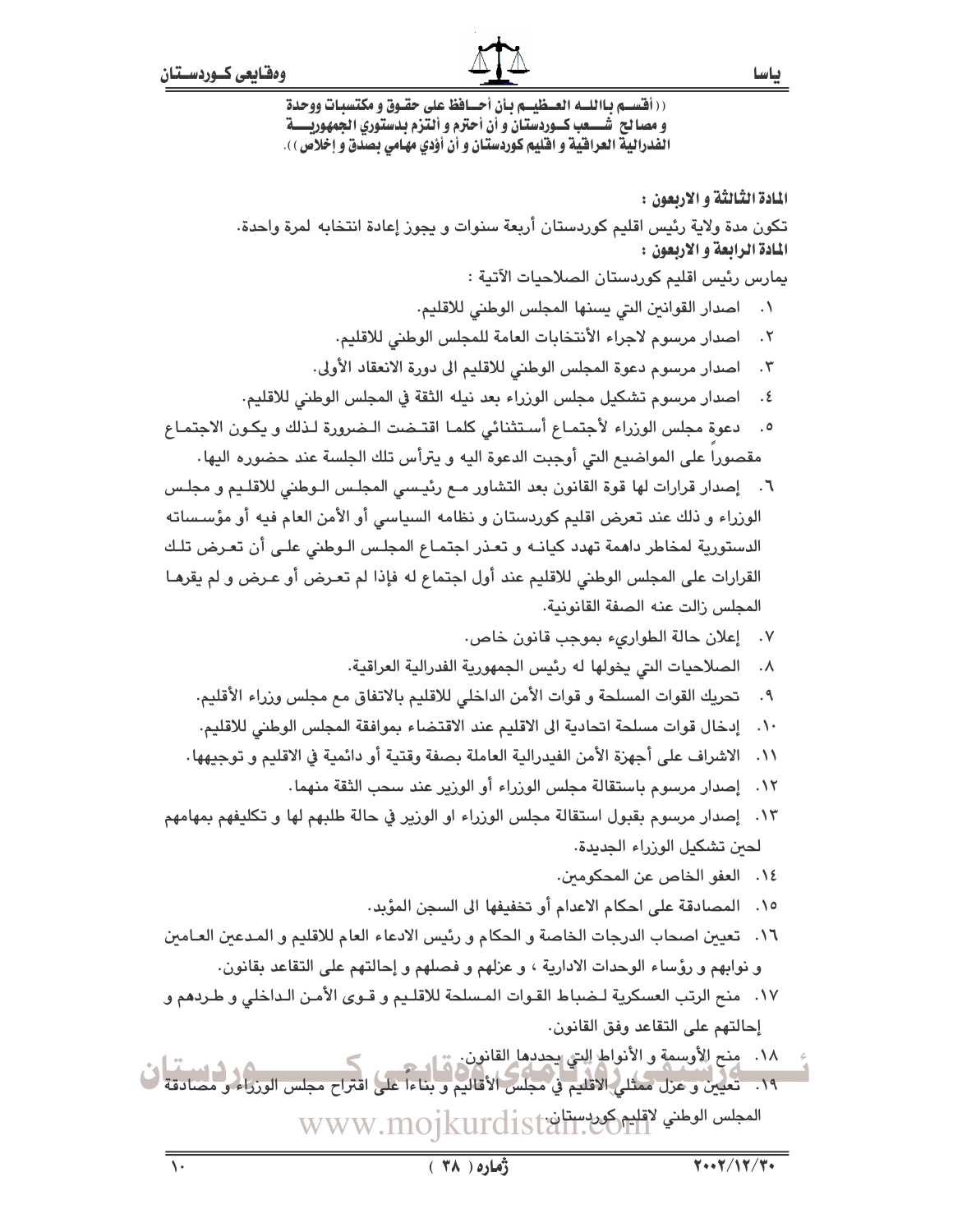باسا

المادة الخامسة و الاربعون : يحدد راتب و مخصصات رئيس اقليم كوردستان بقانون. المادة السادسة و الاربعون : يكون لرئاسة الاقليم ديوان تعبن واجباته و تشكيلاته بقانون. المادة السابعة و الاربعون : ١. إذا استقال رئيس اقليم كوردستان أو توفي أو أصيب بعجز دائمـي ينتخب خلفـا لـه بـنفس

- الطريقة. عند فراغ منصب رئيس اقليم كوردستان ويتولى رئيس المجلس الـوطني لاقلـيم كوردسـتان  $\cdot$   $\cdot$   $\cdot$ 
	- القيام بمهامه لحين انتخاب رئيس جديد.
- ٣. عند غياب رئيس اقليم كوردستان أو تمتعه بإجازة يتولى رئيس مجلس وزراء الاقليم القيـام بمهامه وكالة.

المبحث الثسانس مجلس وزراء اقتليتم كتوردستتنان

المادة الثّامنة و الاربعون :

- مجلس وزراء كوردستان هو الهيئة التنفيذية و الاداريـة العليـا في الاقلـيم و يـؤدى مهـام الـسلطة التنفيذية تحت إشراف و توجيه رئيس اقليم كوردستان.
	- المادة التاسعة و الاربعون :
- ١. يتألف مجلس الوزراء من رئيس مجلس الوزراء و نوابه و عـدد مـن الـوزراء علـى أن لا يقـل عددهم عن (١٥) خمسة عشر وزيرا.
- ٢. يكلف رئيس اقليم كوردستان عضو المجلس الوطني للاقليم المرشح من قبل كتلة الأغلبيـة الىرلمانية بتشكيل الوزارة.
- ٣. يقوم رئيس الوزراء المكلف بأختيار نوابه و الوزراء من بين أعضاء المجلس الوطني للاقليم أو غيرهم ممن تتوفر فيهم شروط عضوية المجلس الوطني للاقليم.
	- ٤. يقدم رئيس الوزراء المكلف قائمة بأعضاء وزارته الى رئيس الاقليم للمصادقة عليها.
- ٥. يقدم رئيس الوزراء المكلف و بعد مصادقة رئيس الاقليم مجلس وزارته الى المجلس الوطني للاقليم لطلب منحها الثقة و بعد نيلها يصدر مرسوما بتشكيلها.
- ٦. يترأس رئيس مجلس الـوزراء جلـسات المجلـس بأسـتثناء جلـسات الـتى يحـضرها رئـيس الاقليم.

المادة الخمسون :

يراعي تمثيل المجموعات القومية في تشكيل مجلس وزراء اقليم كوردستان. المادة الحادية و الخمسون :

الوزراء متضامنون أمام المجلس الوطنى للاقليم في المسؤولية عن الشؤون المتعلقة بمجلس الوزراء

وكل وزير وسُنَّوَول بِصُورة مِنفَرِّدَةٌ عَلَى أَعْمَالَ وزارتهِ مِ فَـالْبِيكِينِ ۖ كَـــ ـــوردستان المادة الثانية والخمسون : يمارس مجلس الوزراء الأختصاصات المنافى WWW.MOIKUrdi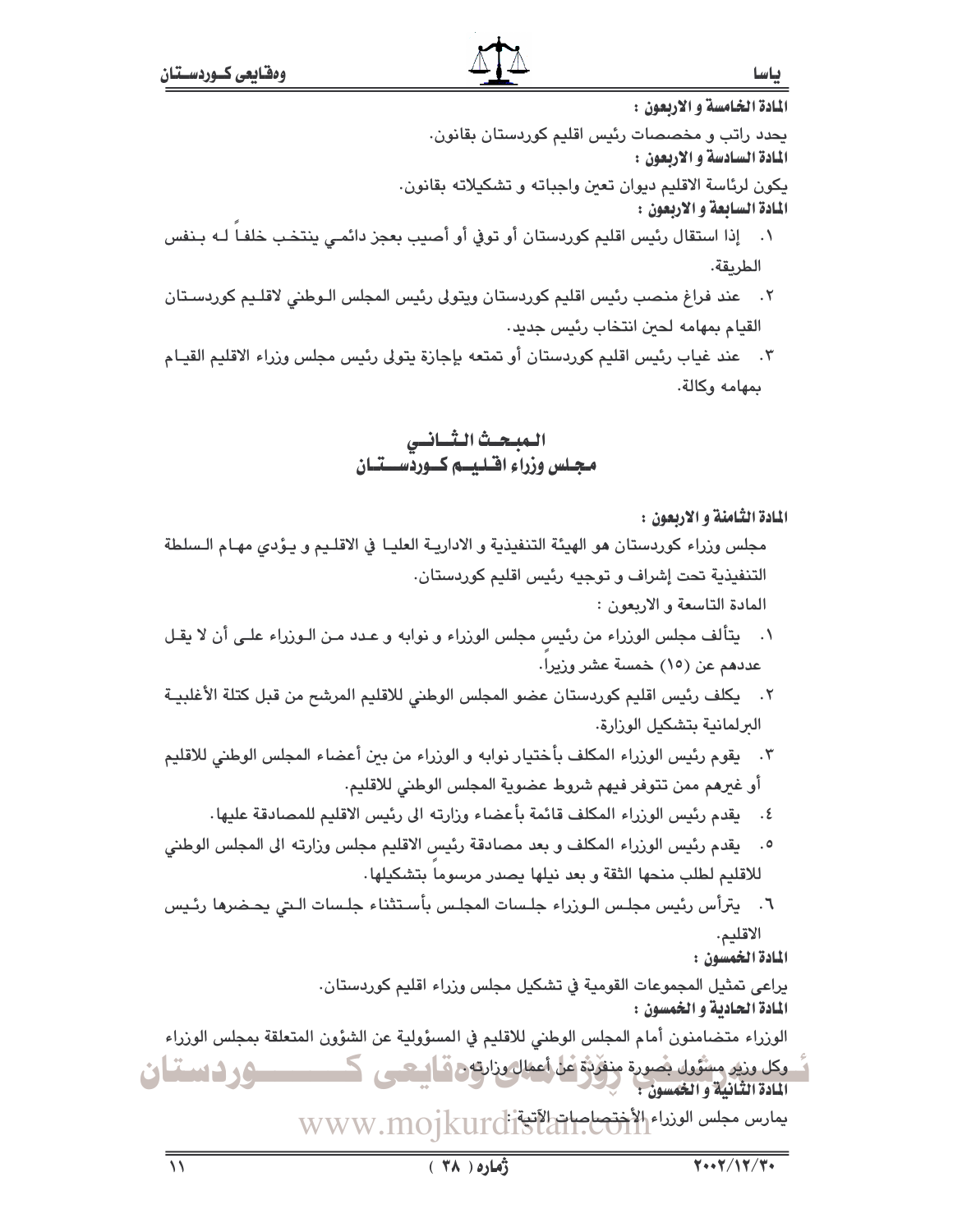تنفيذ القوانين و الانظمة و القرارات و المحافظة على أمن الاقليم و الأموال العامة.  $\cdot$ 

> رسم السياسة العامة للاقليم بالتعاون مع رئيس اقليم كوردستان.  $\cdot$   $\mathsf{r}$

> > ٣. [عداد مشاريع خطط التنمية و اتخاذ مايلزم لتنفيذها.

٤. إعداد مشروع الموازنة العامة للاقليم.

الاشراف على أعمال الوزارات و المؤسسات و المرافق العامة في اقليم كوردستان و توجيههـا  $\cdot$ .0 و متابعتها و مراقبتها و التنسيق بينها و له إلغاء أو تعديل قراراتها.

٦. إصدار القرارات التنفيذية و الادارية وفقا للقوانين و الانظمة.

٧. إعداد مشاريع القوانين و إصدار الأنظمة.

٨. تعيين الموظفين و تحديد رواتبهم و ترفيعهم و فصلهم و عزلهم و إحالتهم على التقاعد وفقـاً للقانون.

المادة الثَّالثَّة و الخمسون :

الورير هو المسؤول الأول و المباشر عن جميع الأمور المتعلقة بورارته . المادة الرابعة و الخمسون :

- ٠١ يعتبر مجلس الورراء مستقيلا إذا سحب المجلس الوطني للاقليم الثقة منه.
- ٢. يعتبر الورير مستقيلا إذا سحب المجلس الوطني للاقليم الثقة منه.

المادة الخامسة و الخمسون : تحدد بقانون كيفية مساءلة رئيس مجلس الوزراء ونوابه و الوزراء و كيفية اتهامهم و محاكمتهم. ٢\_ تحدد بقانون رواتبهم و مخصصاتهم و حقوقهم.

### الفصيل الثسالث السلطة القضائيسة

المادة السادسة و الخمسون :

تنظم السلطة القضائية في الاقليم بمختلف درجاتها و أنواعها و هيئاتها و طريقة تـشكيلها و شـروط إجراءات تعيين أعضائها و نقلهم و مساءلتهم بقانون.

المادة السابعة و الخمسون :

للقضاء الولاية العامة على جميع الأشخاص الطبيعية و المعنويـة العامـة و الخاصـة إلا مـا أسـتثنى منها بقانون.

المادة الثّامنة و الخمسون :

القضاء مستقل لاسلطان عليه لغىر القانون.

المادة التاسعة و الخمسون :

تختص محكمة تمييز اقليم كوردستان اضافة لاختصاصاتها الاعتيادية بتفسير هذا الدستور و البت

في الدفع بعدم دستورية القوانين المقدمة في الدعاوي المقامة أمام القضاء و ينظم ذلك بقانون.<br>المادة الستون بتسبيقي للمركز المتحدة في الدعاوي المقامة أمام القضاء و ينظم ذلك بقانون.

ينوب الأدعاء العام عن المجتمع في الدفاع عن الحق العام و تحقيق العدالة: W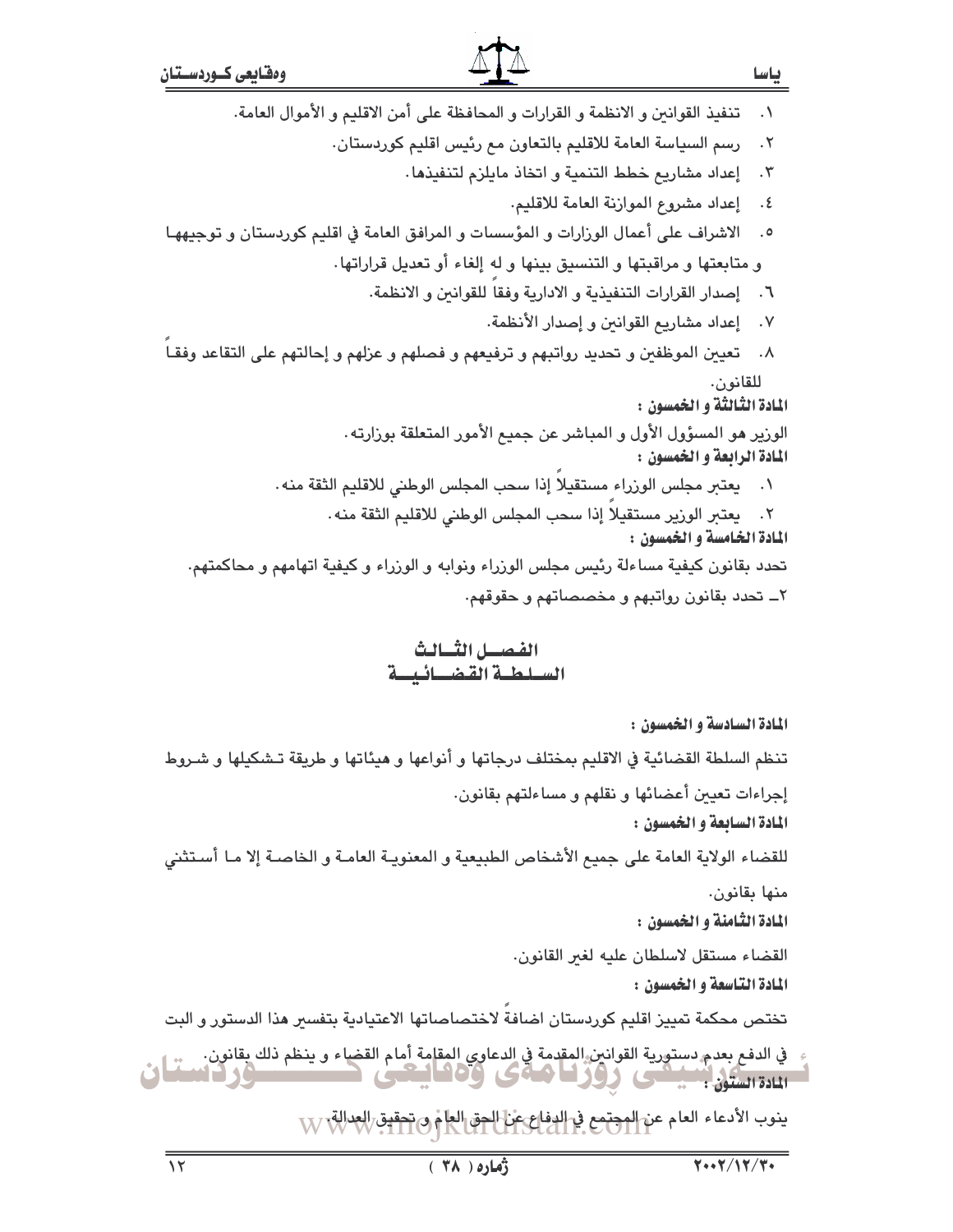المادة الحادية و الستون : للطوائف غير المسلمة إنشاء مجالسها الروحانية و القضائية وفـق قـانون خـاص و لهـذه المجـالس حق النظر في كل ما له مساس مباشر بالأحوال الشخصية لتلك الطوائـف و الـتي لا تـدخل ضـمن أختصاص محاكم الأحوال الشخصية. المادة الثانية و الستون : تصدر الأحكام و القرارات القضائية بأسم الشعب.

البساب السرابسع<br>الادارة و المجتاليس البلسديسية

المادة الثّالثّة و الستون : تجري التقسيمات الادارية لاقليم كوردستان وفـق قـانون اقليمـي و بمـا لا يتعـارض و أحكـام هـذا الدستور مع مراعاة الحقوق الإدارية للمجموعات القومية في الوحدات الإدارية يؤلفون غالبية سكانها . المادة الرابعة و الستون : للاقليم استحداث الوحدات الادارية(المحافظات و الأقضية والنواحي) و تشكيل مجالـسها المحليـة و تعيين و تغيير مراكزها و تثبيت و تعديل حدودها وفك إرتباطها و إلحاقها بوحدات إداريـة أخـرى و ينظم ذلك بقانون. المادة الخامسة و الستون : يكون لمركز المحافظة و القضاء و الناحية و القرية التي لا يقل عدد سكانها عـن ثلاثـة آلاف نـسمة بلدية تدار من قبل مجلس و تتولى تقديم الخدمات العامة لمواطنيها . المادة السادسة و الستون : ٠١ \_ يتم انتخاب رئيس و أعضاء المجلس البلدي من بين سـكان المنطقـة بـالاقتراع العـام الحـر

- السرى و المباشر.
- ٢. يراعي في تشكيل المجالس البلدية التمثيل العادل للمجموعات القومية في اقليم كوردستان.

المادة السابعة و الستون : تحدد أصناف البلديات و كيفية انتخاب رئيس و أعـضاء المجلس البلـدي و صـلاحيات المجـالس البلدية و مدة العضوية فيها و سائر شؤونها الأخرى بقانون.

البسياب البخساميس<br>الاحكسام المياليسية

المادة الثّامنة و الستون :

لا يجوز فرض ضريبة أو رسم أو تعديلها أو إلغائها أو إعفاء أحد منها إلا بقانون.

المادة التاسعة و الستون : السلطاتُ الاقلَيْمِ فَرِضْ وَجِبائِهِ الْخُبْرَانَبِ وَ الرَسُلُومِ وَ الاقلِيمِ أَو تعديلهما أو إلغائهما فيلم لزاعناه ف .<br>قاعدة العدالة و المساواة و التوحيد بين مواطني الجمهوّزية الفدرالية العراقية.<br>- W W M . I I O J K UI CII S LOI I . COII I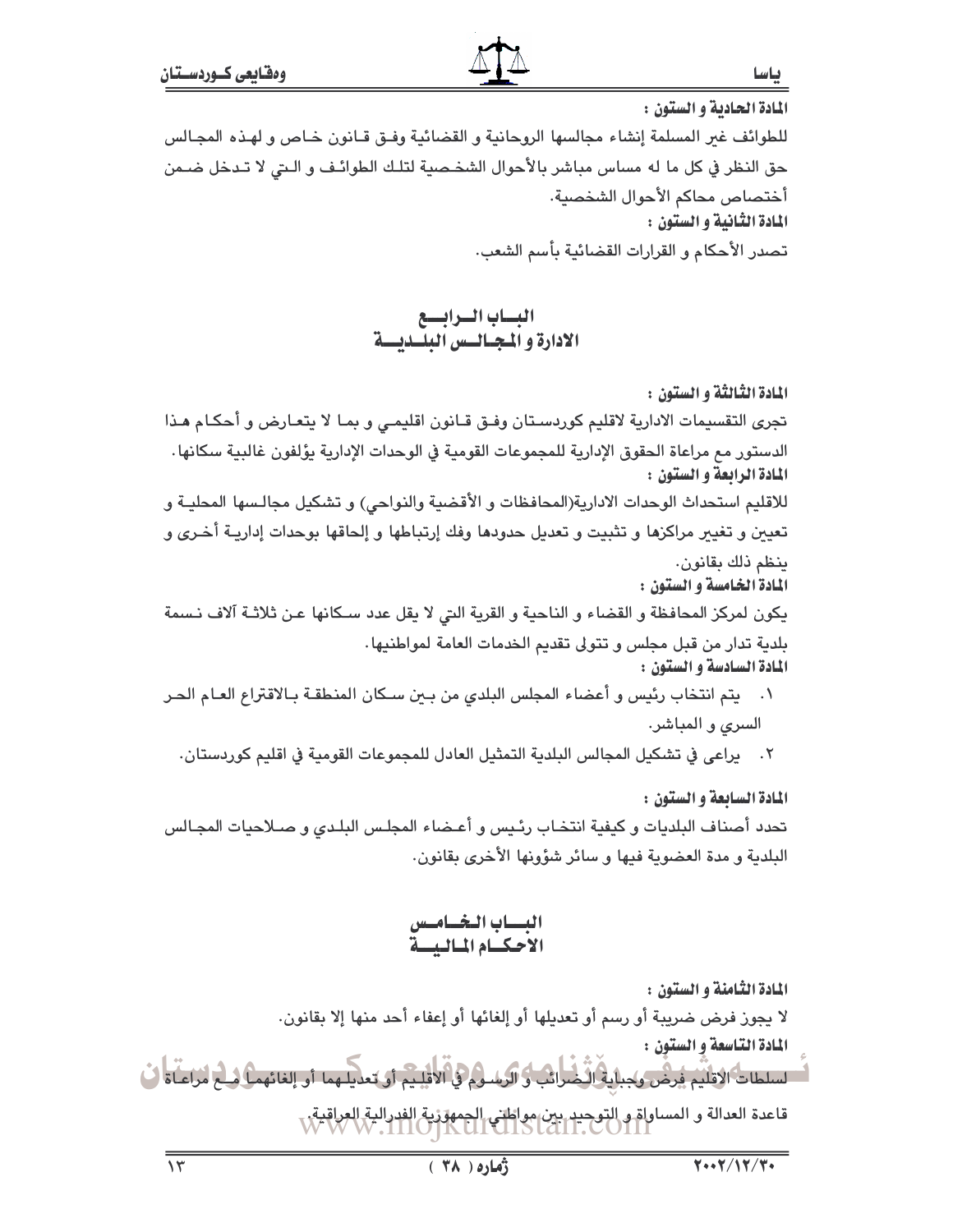المادة السيعون : لسلطات الاقليم فرض و جباية الضرائب و الرسوم في الاقليم أو تعديلها أو الغالها مع مراعاة قاعدة العادالة و المساواة و التوحيد بين مواطني الجمهورية الفدرالية العراقية. تتکون واردات اقلیم کوردستان من : ١. عائدات الضرائب و الرسوم و أجور خدمات المرافق العامة و ايرادات المؤسسات و الشركات و المصالح العامة في الاقليم. ٢. عائدات استثمار الموارد الطبيعية في الاقليم. ٣. المنح و الهبات و عوائد الاكتتابات و اليانصيبات. ٤. القروض الداخلية و الخارجية الخاصة باقليم كوردستان. حصة الأقليم من عوائد الثروة النفطيـة و رسـوم الكمـارك حـسب نـسبة سـكانه الى مجمـوع  $\cdot$ . سكان العراق. المادة الحادية و السيعون : يكون اقليم كوردستان من الناحية المالية خلفا لـسطات الأتحـاد بمـا لهـا مـن اسـتحقاقات ماليـة و متأخرات الضرائب و الرسوم التي تخص الاقليم. المادة الثانية و السبعون : تحدد السنة المالية بقانون. المادة الثِّالثَّة و السبعون : يشرع في كل سنة مالية قانون الموازنة الموحدة لاقلـيم كوردسـتان و تتـضمن الـواردات و النفقـات التخمينية. البساب السسادس

# الأحكسام الختساميسة

المادة الرابعة و السيعون : يعتبر باطلاً كل قانون أو نظام أو قرار أو مرسوم إذا كان يؤدي الى الانتقاص أو الحد مـن الحقـوق القومية للشعب الكوردي او مواطني اقليم كوردستان أو إذا كان يتعارض مم أحكام هذا الدستور. المادة الخامسة و السبعون : لا يجوز تغير الكيان أو النظام السياسي للجمهورية الفدرالية العراقية دون موافقـة المجلـس الـوطني

لاقليم كوردسيتان و بعكسه لشعب اقليم كوردستان ممارسة حقه في تقرير المصير. تسهردستان 11431444 والسبعون ووزيا هاى وهفايتعى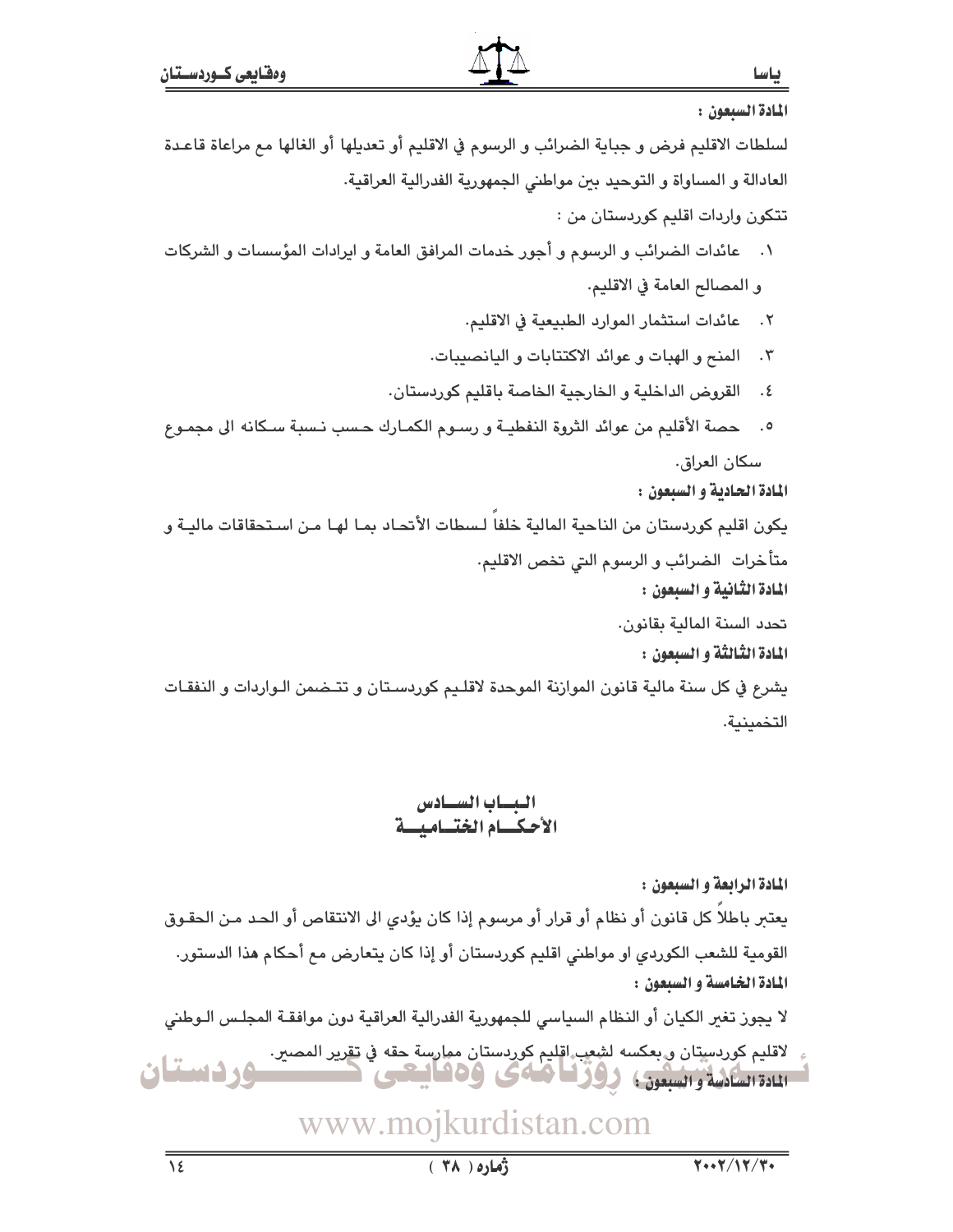ياسا

إذا حصل نزاع أو خلاف دستوري بين سلطات اقليم كوردستان و سلطات كل من الجمهورية الفدرالية العراقية أو سلطات إقليم أخر فيحال على المحكمة الدستورية الأتحادية للبت فيه. المادة السابعة و السيعون :

يحق للجهات التالية تقديم الأقتراح بتعديل الدستور :

- ١. رئيس الاقليم.
- ٢. محلس الوزراء.
- ٣. عدد لا يقل عن ربع عدد أعضاء المجلس الوطني.

المادة الثامنة و السبعون :

يؤسس في الأقليم ديـوان للرقابـة الماليـة و يـرتبط بـالمجلس الـوطني لكوردسـتان العـراق و تـنظم وإحباته وتشكيلاته يقانون.

الخميس ١١/٧/١٢٠٠٢

بسم الله الرحمن الرحيم بإسم الشعب المجلس الوطني لكوردستان ـ العراق رفم القرار : ٢٧ تأريخ القرار: ٢٠٠٢/١١/٧

" فسيراد "

استناداً الى حكم قرار المجلس الوطني لكوردستان ــ العراق رقـم (٢٢) في ١٩٩٢/١٠/٤ ، قـرر اً - المجلس الوظني لكوردستان بُّ العلاق لِجلسته (المنققلة بتأريخ ٢٠٠٢/١١/٧ ما يلي: ١- استما ان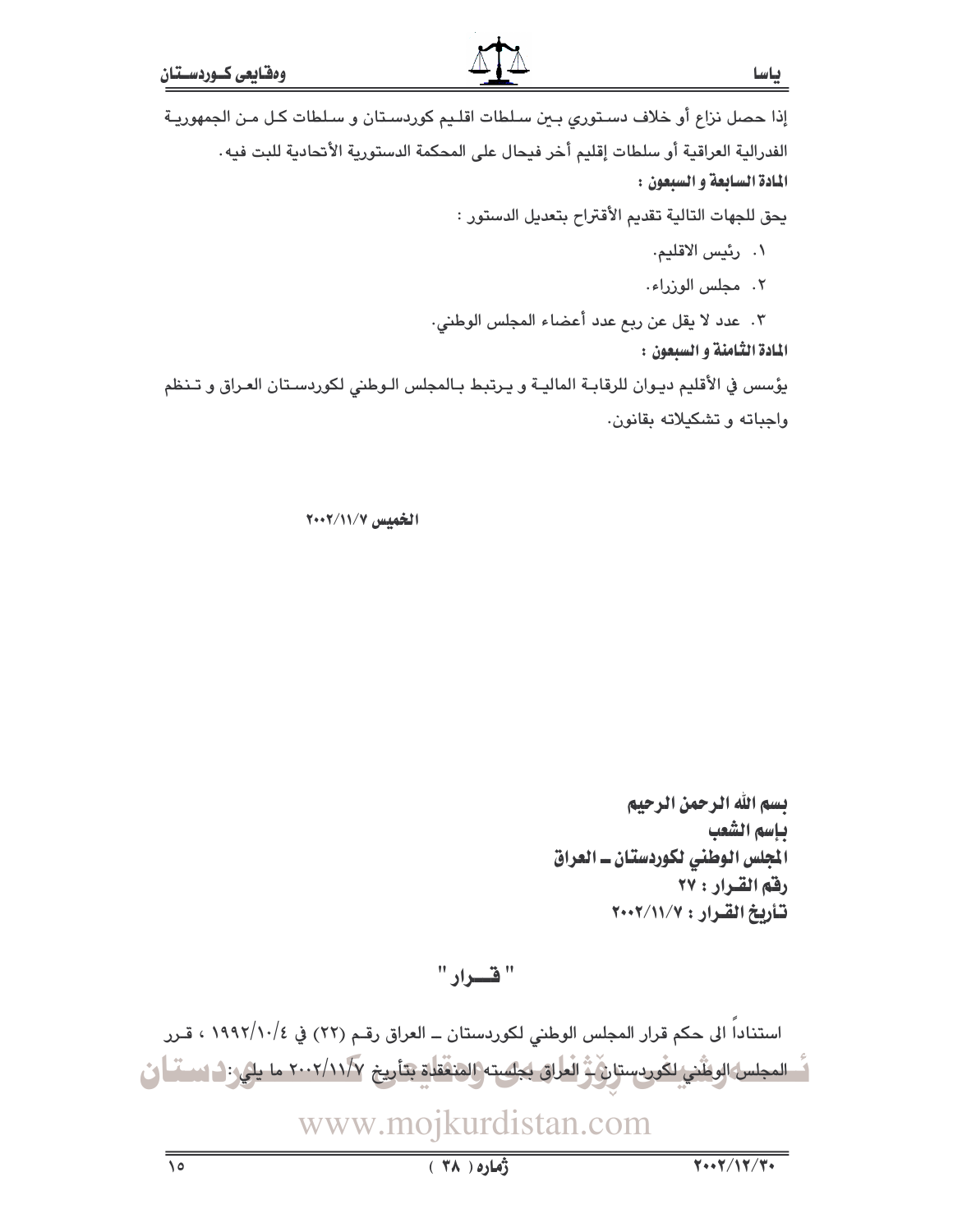أولاً : تبنى مشروع دستور الجمهورية الفيدرالية العراقية كمقترح لدستور العـراق علـى أسـاس النظام الفيدرالي الديمقراطي. **ثانياً :** ينشر هذا القرار في الجريدة الرسمية (جريدة وقائع كوردستان).

> د. رۆژ نورى شـاويـس رئيس الـمجــلـس الـوطّنى لكوردسـتان ـ العــراق

### مشــروع دســتــور الجمهـــوريــة الفيــدراليـــة العــرافيـــة البساب الأول تساسييس الأتبعساد

المادة الأولى :

العراق دولة اتحادية [فدرالية] ذات نظام جمهوري ديمقراطي برلماني و تسمى بالجمهورية الفدرالية

العراقية.

المادة الثنائية : تتکرن اکیلڈریڈ انڈرائیۃ الوُرائیۃ ان کی وہ قایتھی ک ـــوردستان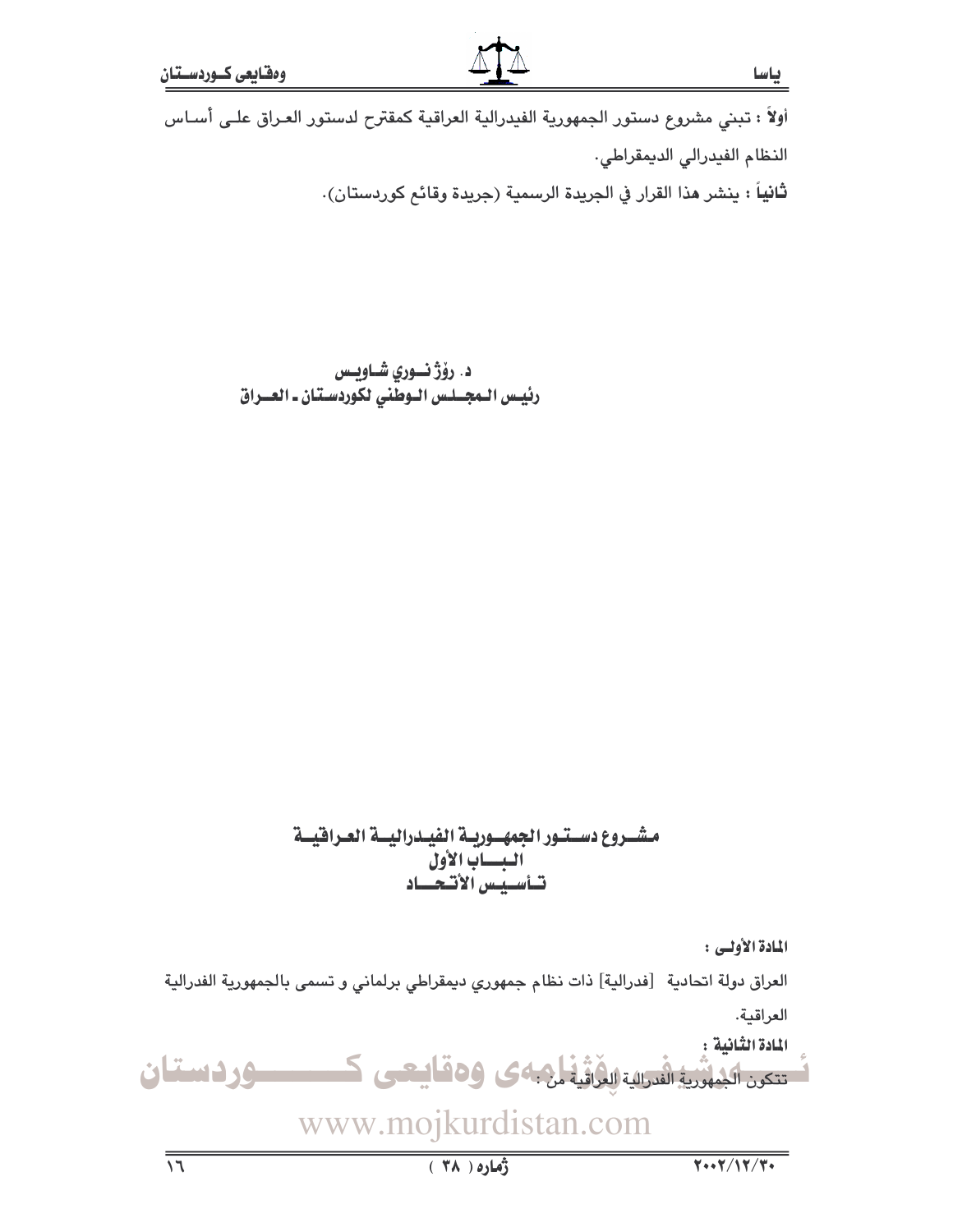أولا : الاقليم العربي و يضم المنطقتين الوسطى و الجنوبية من العراق و محافظة الموصل (نينوي) في الشمال باستثناء الأقـضية و النـواحى ذات الأغلبيـة الكورديـة و الـواردة ذكرهـا فى الفقـرة ثانيـاً أدناه. ثانيا : اقليم كوردستان و يضم محافظات كركوك و السليمانية و أربيل و دهوك و الأقضية عقـرة و الشيخان و سنجار و تلعفر و نواحي زمار و بعشيقة و القوش و أسكي كلك من محافظة موصـل ، و قضائي خـانقبن و منـدلي مـن محافظـة ديـالى بحـدودها الاداريــة قبـل عـام ١٩٦٨ م ، و المنـاطق الأخرى التي تقطنها أكثرية كوردية. المادة الثِّبالثَّة : الشعب مصدر السلطات و أساس شرعيتها. المادة الرابعة : يتكون الشعب العراقي من قوميتين رئيسيتين هما القوميـة العربيـة و القوميـة الكورديـة و يقـر هـذا الدستور حقوقهما القومية على اساس الفدرالية كما يقر الحقـوق المـشروعة للمجموعـات القوميـة في إطار الجمهورية الفدرالية العراقية. المادة الخامسة :

بغداد عاصمة الجمهورية الفدرالية العراقية و يجـوز عنـد الـضرورة اتخـاذ غيرهـا عاصـمة و بـصورة مؤقتة.

المادة السادسة :

١. للجمهورية الفدرالية العراقيــة علـم و شـعار و نــشيد وطـني علـي أن تتــضمن جميعهـا رمـوز للاتحاد و التعايش و التآخي بين القوميات و ينظم ذلك بقانون. ٢. لاقليم كوردستان علم خاص به الى جانب علم الجمهوريـة الفيدراليـة العراقيـة و لــه شـعار و نشيد و عيد قومي (نوروز ٢١ أذار) و ينظم ذلك بقانون.

المادة السابعة : تكون العربية و الكوردية لغتا الاتحاد الرسميتان و تكـون العربيــة اللغــة الرسميــة للاقلـيم العربــي و الكوردية اللغة الرسمية لاقليم كوردستان.

> البساب الثساني الحقسوق والبواجيسات الاسساسيسة

المادة الثامنة : الدين أو المذهب أو المنشأ الأحتماعي أو الحالة الاجتماعية.<br>WWW.MOJKUITOISTAN.COM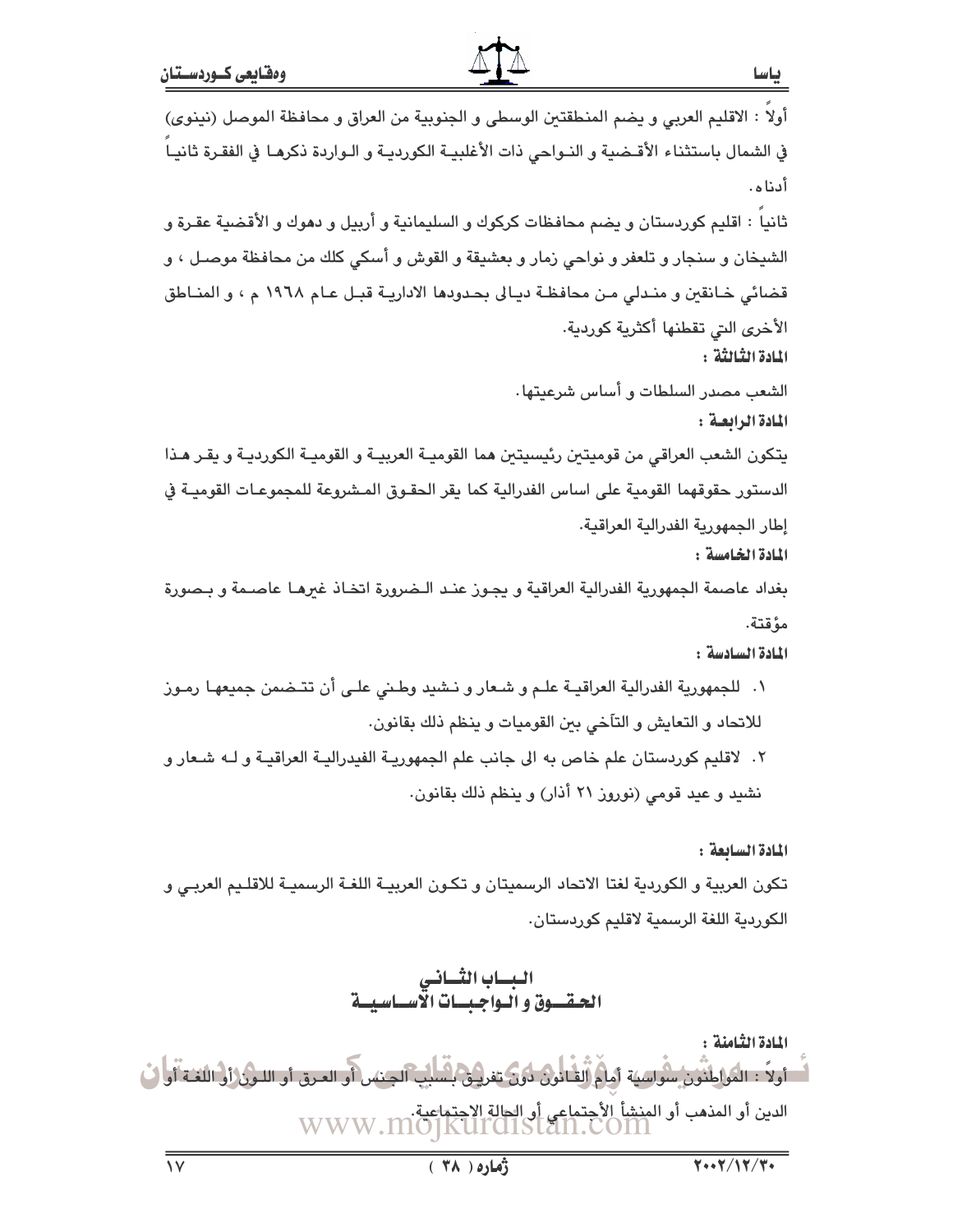ثانيا : تكافؤ الفرص لجميع المواطنين مكفول في حدود القانون. المادة التاسعة: الأسرة نواة المجتمع و تكفل الدولة حمايتها و دعمها و ترعى الأمومة و الطفولة. المادة العاشرة : تتمتع المرأة بالمساواة التامة مع الرجل. تتمتم المرأة التامة مم الرجل. المادة الحادية عشرة : أولاً : المتهم برىء حتى تثبت إدانته في محاكمة قانونية. ثانياً : حق الدفاع مقدس في جميع مراحل التحقيق و المحاكمة وفق أحكام القانون. ثالثاً : جلسات المحاكمة علنية إلا اذا قررت المحكمة جعلها سرية وفق أحكام القانون. رابعاً : العقوبة شخصية و لا جريمة و لا عقوبة إلا بناءاً على قانون و لا تجوز العقوبة على الفعـل إلا إذا أعتبره القانون جريمة أثناء إقترافـه و لا يجـوز تطبيـق عقوبـة أشـد مـن العقوبـة النافـذة وقـت إرتكاب الجريمة. المادة الثّانية عشرة : أولاً : كرامة الانسان مصانة و تحرم ممارسة أي نوع من أنواع التعذيب الجسدي أو النفسي. ثانياً : لا يجوز القبض على أحد أو توقيفه أو تفتيشه إلا وفق أحكام القانون. ثالثاً : حرمة المنازل مصانة و لا يجوز دخولها أو تفتيشها إلا وفق الأصول المحددة في القانون. المادة الثَّالثَّة عشَرة : سرية المراسلات البريدية (العادية و الالكترونية) و البرقيــة و الهاتفيــة مكفولــة و لا يجـوز كـشفها إلا لضرورات العدالة و الأمن و بقرار من جهة قضائية و ضمن الحدود التي يقررها القانون. المادة الرابعة عشرة : لا يجوز منع المواطن من السفر الى خارج البلاد أو العودة اليها و لا يقيـد تنقلـه داخـل الـبلاد إلا في الحالات التي يحددها القانون. المادة الخامسة عشرة : حرية الدين و المعتقد و ممارسة الشعائر الدينية مكفولة علـى أن لا يتعـارض ذلـك مـع أحكـام هـذا الدستور و الدساتير الأقليمية و القوانين الأتحادية و أن لا يتنافى مع النظام العام و الأداب العامة. المادة السادسة عشرة : التعليم الأبتدائي إلزامي و على الدولة و حكومات الاقاليم مكافحة الأمية و أن تكفل لمواطنيها حـق التعليم المجاني بمختلف مراحله الأبتدائية و الثانوية و الجامعية و التعليم المهني و التقني. ــوزدستان استنقاطية منيتي روزنا مەي ۋەئايىتى

## www.mojkurdistan.com

باسا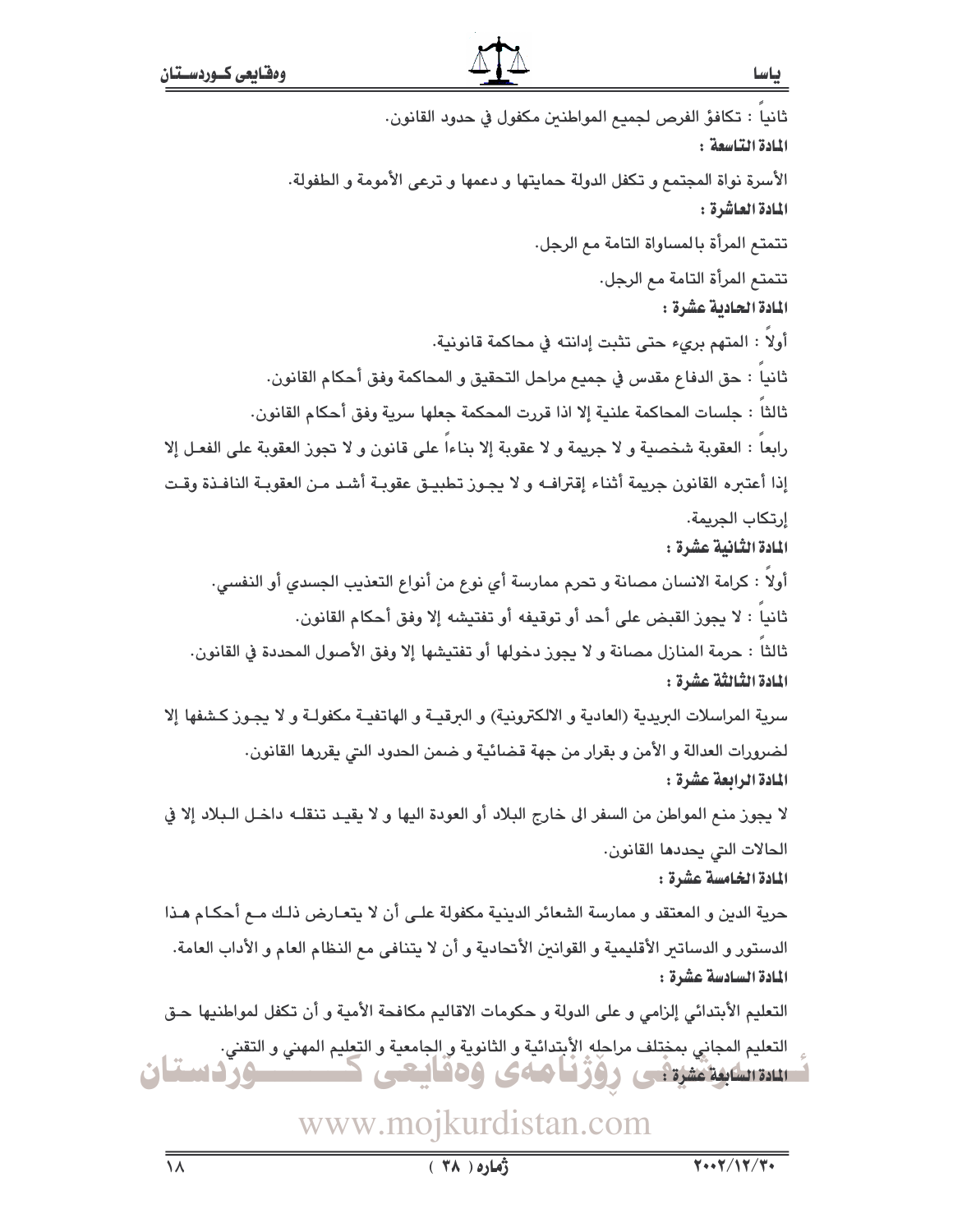حرية البحث العلمى مكفولة ضـمن القـانون و يجب تـشجيع و مكافـأة و رعايـة التفـوق و إلابـداع و الابتكار في المجالات العلمية و الفكرية و الثقافية و الفنية. المادة الثّامنة عشرة : تكفـل حريـة الـرأى و النـشر و الطباعـة و الـصحافة و الاجتمـاع و التظـاهر و إلاضـراب و تأسـيس الأحزاب السياسية و النقابات و الجمعيات وفق أحكام القانون. المادة التاسعة عشرة : أولاً : لا يحرم أي مواطن من جنسيته العراقية. ثانياً : لا يجوز تسليم اللاجيء السياسي. المادة العشرون : أولاً : العمل حق كل مواطن وواجب عليه يمارسه أينما شاء وتسعى سلطات الدولـة لتـوفـر فرصـة العمل لكل مواطن قادر عليه. ثانيـاً : تكفـل الدولـة تحـسين ظـروف العمـل و رفــم مـستوى المعيـشة و الخـبرة و الثقافـة لجميــع المواطنين العاملين كمـا تـوفر لهـم الـضمانات الاجتماعيـة في حـالات المـرض و العجـز و البطالـة و الشيخوخة. ثالثاً : لا يجوز إجبار أحد على القيام بعمل معين إلا في حالة دفع ضرر عام مفاجيء وفق القانون. المادة الحادية و العشرون : تكفل السطات الاتحادية و الاقاليم حق الملكية و تنظيم القوانين ذات العلاقة مضمونها و حدودها. المادة الثانية العشرون : أولاً : تتكفل الدولة بحماية الصحة العامة عن طريق التوسع المستمر بالخدمات الطبيـة في مجـالات الوقاية و العلاج و الدواء. ثانياً : تتكفل الدولة بحماية البيئة و تحسينها و تطويرها. المادة الثالثة و العشرون : أداء الضريبة واجب على كل مواطن و لا تفرض أو تجبي او تعدل إلا بقانون. المادة الرابعة و العشرون : تقديم الشكوى و رفع العرائض الى السلطات المختصة حق مكفول للمواطن و عليها البت فيها خلال مدة محددة و معقولة. المادة الخامسة و العشرون : القضاء هو المرجع في حماية الحقـوق الـواردة في هـذا البــاب و علــى المحكمــة ان تحكـم بالعقوبــة أو التعويض أو بهما معاً عنـد تعِيينهـا مـدى مـسؤولية الـسِلطات المختـِصة أو المـسؤولية الشخـصية الساشرة أوكليهما ووؤنا هاءى ودفايتنى **ــدوردستان**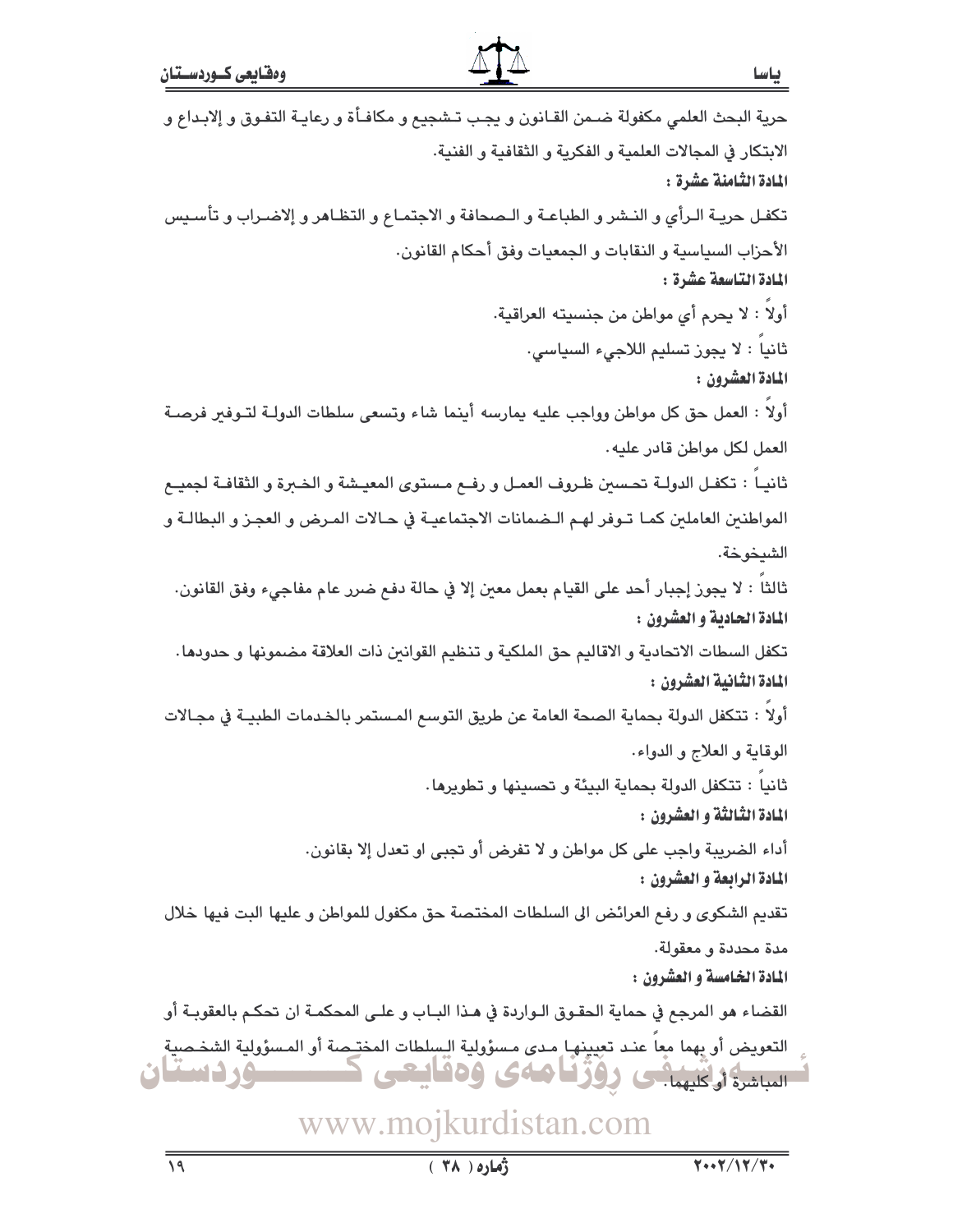ياسا

الدساب الثسيالث السلطيات الأتحياديية الفصيل الاول ـ السيلطية التيشي بيعيية

المادة السادسة و العشرون :

تتألف السلطة التشريعية الأتحادية من مجلسىن هما الىرلمان الأتحادي و مجلس الأقاليم.

## المبسحث الأول (البسولية الأنسو الأنسودي)

المادة السابعة و العشرون : أولاً : يتكون البرلمان الأنحادي من ممثلي الشعب في الاقليمين و يتم أنتخابهم بالاقتراع العـام الحـر السرى و المباشر و بنظم ذلك بقانون. ثانيا : لكل مواطن أكمل الثامنة عشرة من العمر و يتمتم بالاهلية الكاملة حق الانتخاب. ثالثاً : لكل مواطن أكمـل الخامـسة و العـشرين مـن العمـر و يتمتــع بالاهليــة الكاملـة حـق الترشـيح للىرلمان الأتحادي. المادة الثامنة و العشرون : الدورة الانتخابية للبرلمان الاتحادي أربع سنوات تبدأ من تاريخ أول اجتماع له. المادة التاسعة و العشرون : تحدد طريقة الانتخابات و كيفية إجرائها و نسبة التمثيل و تحديد موعدها بقانون. المادة الثلاثون : أولا : لا يجوز الجمع بـين عـضوية البرلمـان الأتحـادي و العـضوية في مجلـس الأقـاليم أو برلمانـات الأقاليم أو العضوية في مجالس الادارات البلدية و المحلية. ثانياً : لا يجوز الجمع بين عضوية البرلمان الأتحادى و الوظيفة العامة. ثالثاً : يعتبر عضو البرلمان مستقيلاً من الوظيفة العامة مـن تـاريخ أدائـه الـيمين الدسـتورية أمـام البرلمان الاتحادى. المادة الحادية و الثلاثون : يعقد البرلمان أول أجتماع له برئاسة أكبر الأعضاء سناً وينتخب بالأقتراع الـسري رئيـساً و نائبـاً للرئيس و أمينا للسر من بين أعضائه. المادة الثانية و الثلاثون : أولاً : يعقد البرلمان الأنحادي أجتماعاته بأغلبية اعضائه و تصدر قراراته بالأغلبية المطلقة مـا لم ينص هذا الدستور على خلاف ذلك. خانياً : يغصلُ البرلغان في صحّة الغضوية، ص 40 هـ أسعى مر ــوردستان ثالثاً : يقرر البرلَّمَان تَشْكِيلٌ لَجَانَه . www.mojkurdistan.com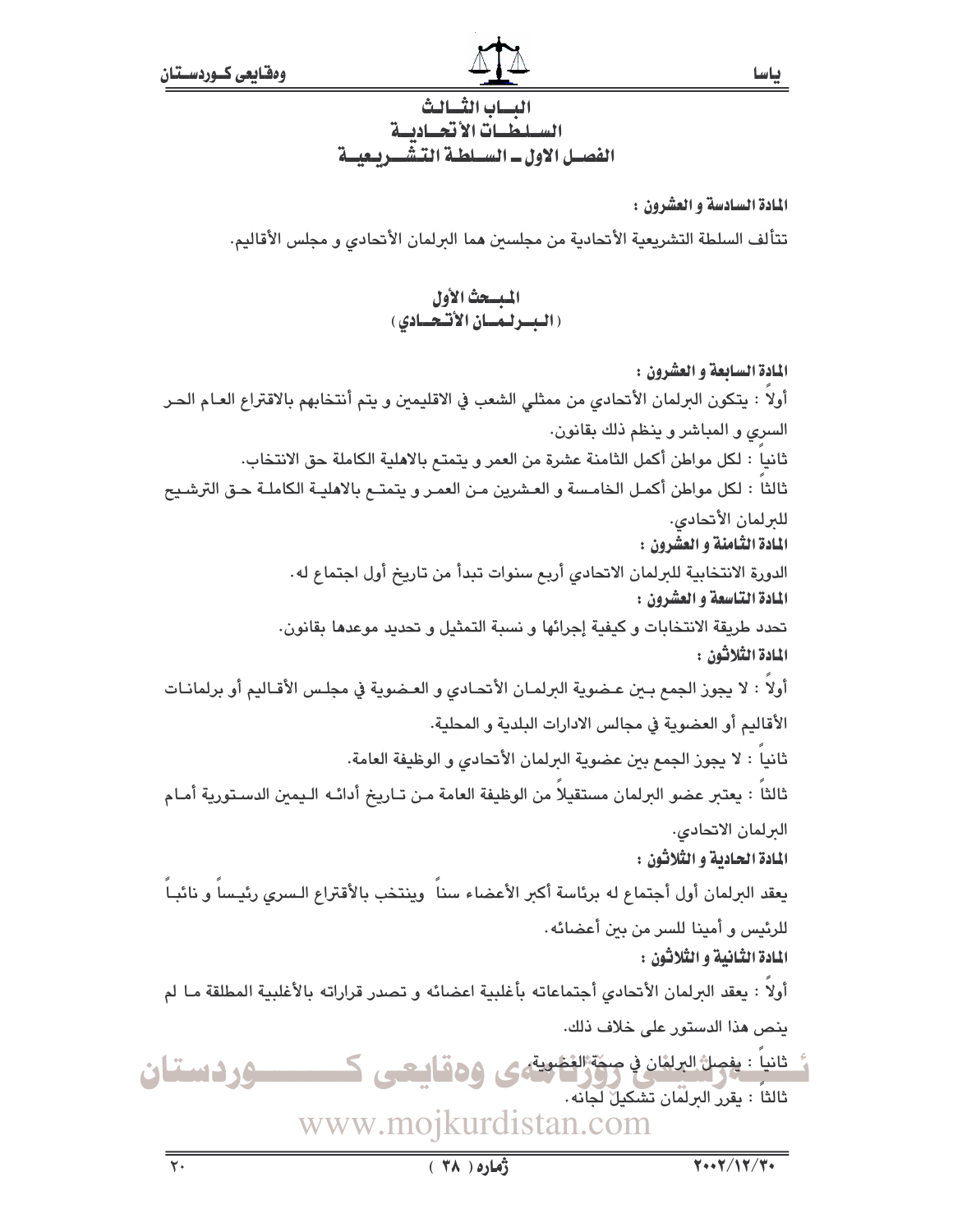## المبسحث الثساني محبلس الأقياليت

المادة الثّالثة و الثّلاثون :

يتألف مجلس الأقاليم من عشرين عضوا يمثلون كل من الاقليم العربي و اقلـيم كوردسـتان و بعـدد متساومن الأعضاء لكل منهما. المادة الّرابعة و الثّلاثون :

يسمى كل اقليم ممثليه في مجلس الأقاليم و يعزلهم وفق الطريقة التي يحددها دستور الاقليم. المادة الخامسة و الثلاثون :

أولا : يصادق مجلس الأقاليم على مشاريع القوانين و القرارات التي يقرها البرلمان الأتحادي. ثانيا : في حالة عدم إقرار مشروع القانون من قبل مجلس الاقاليم يعاد الى البرلمان للنظر فيه ثانية. ثالثاً : إذا أصر مجلس الأقاليم على موقفه للمرة الثانية يصرف النظر عن مشروع القانون.

## المبحث الثسالث أختصاصيات البرليسان الأتحسادى

المادة السادسة و الثّلاثون :

يختص البرلمان الأتحادي في ممارسة السلطات الآتية :

أولاً : تعديل الدستور الأتحادي بأغلبية ثلاثة أرباع أعضاء كلا المجلسين على أنفراد.

ثانيا : المصادقة على المعاهدات و الأتفاقيات الخارجية و بموافقـة ثلاثـة أربـاع عـدد أعـضاء كـلا المجلسين على أنفراد.

ثالثا : إعلان الحرب أو إبرام الصلح و يشترط موافقة ثلاثة أرباع عدد أعـضاء كـلا المجلسين علـى أنفراد.

رابعا : تشريع القوانين الأتحادية. خامسا : منح الثقة للوزارة الأتحادية و أعضائها و سحبها منهم. سادسا : المصادقة على الميزانية الأتحادية و الحسابات الختامية. سابعا : فرض الضرائب و الرسوم و تعديلها و إلغائها. ثامناً : الرقابة على أعمال السلطة التنفيذية الأتحادية. تاسعا : وضم نظامه الداخلي و تحديد ملاكاته و إقرار موازنته و تعيين موظفيه و تحديد رواتبهم.

الفصل الثساني<br>السليطية التنفيينيية الأتحياديية المسحَّثْ آلأول رئسيس الجمهسوريسة وردستان وژنامەي ەەقاشقە، المادة السابعة و الثّلاثون : رئيس الجمهورية هو ر<u>ئيس (الرولة وا القائلا العل) القوابط</u> الص<u>لاحة في ال</u>بلانيا W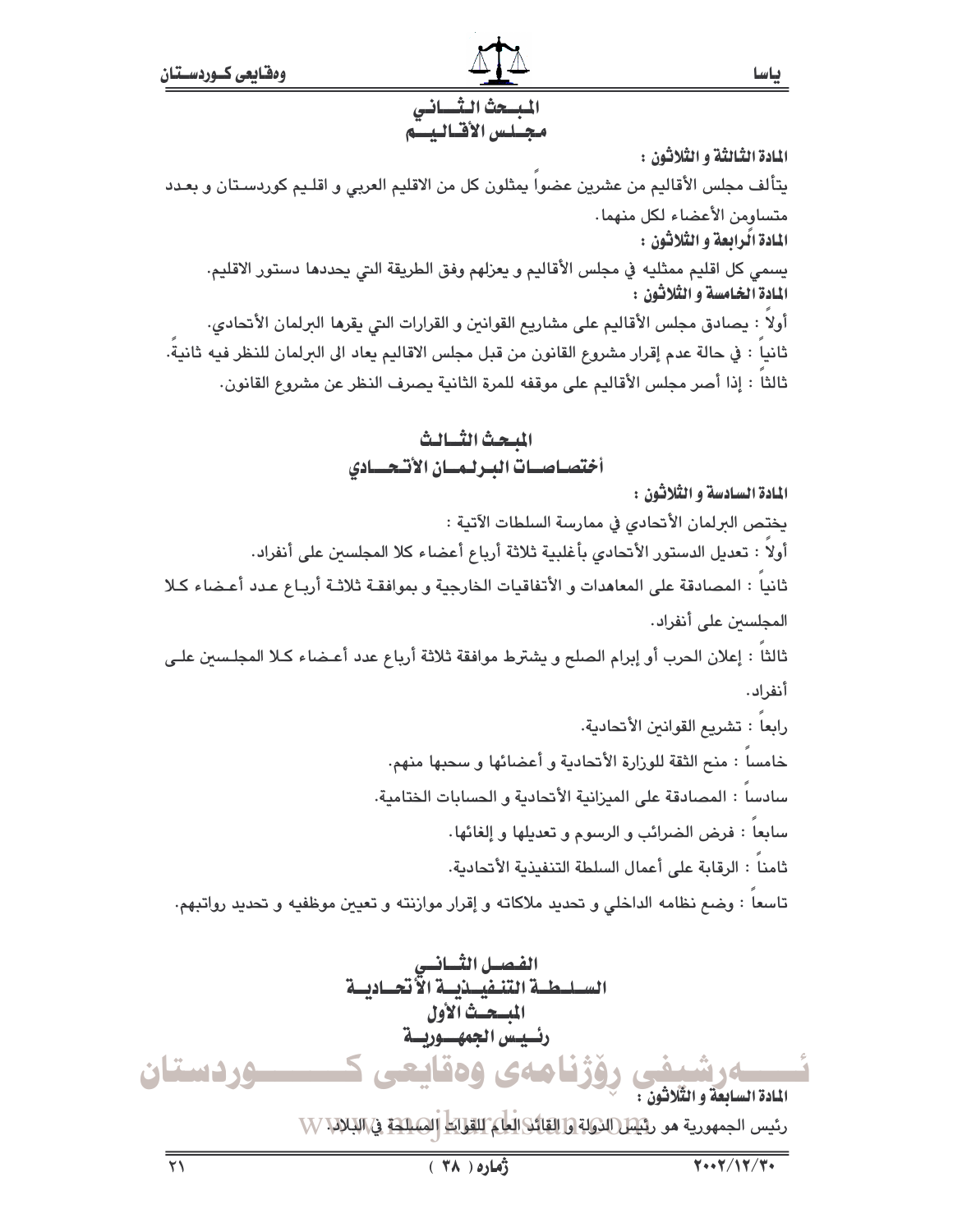باسا

المادة الثامنة و الثلاثون : ينتخب رئيس الجمهورية بالأقتراع العام الحر السرى و المباشر أو [ من قبل البرلمـان الأتحـادى ] لمدة اربعة سنوات و يجوز إعادة أنتخابه لمرة وإحدة. المادة التاسعة و الثلاثون : يشترط في المرشح لمنصب رئيس الجمهورية ما يلي : أولاً : أن يكون عراقياً و قد أكمل الأريعين من العمر. ثانياً : أن يكون متمتعاً بحقوقه المدنية و السياسية. المادة الاربعون : يؤدى رئيس الجمهورية قبل تولى مهام منصبه اليمين الدستورية الأتية أمام البرلمـان الأتحـادى و مجلس الأقاليم في جلسة مشتركة.

> ( ( أفَّسم بـالله العظيم أن أحترم دستور الجمهورية الفدرالية العراقية و أن أسهر على استقلال الوطن و سيادته و أن أعمل مخلصـــاً لتحــقيـــق مصـــالــح الشعب و حربــاتـه و كرامته. . . ) ).

المادة الحادية و الاربعون : فـــي حـــالـــــة أسـتقالة رئـيس الجمهوريــة أو وفاتــه أو عجـزه الـدائم يتــولى نائبــه مهـام رئاسـة

الجمهورية للفترة المتبقية من ولاية الرئيس. المادة الثانية و الاربعون : يمثل رئيس الجمهورية الدولة الأتحادية في الخـارج و هـو الـذي يـبرم بإسمهـا المعاهـدات مـع الـدول الأجنبية كما يعتمد و يستقبل المبعوثين الدبلوماسيين. المادة الثالثة و الاربعون : يتولى رئيس الجمهورية ممارسة الأختصاصات التالدة : أولاً : المحافظة على أستقلال الجمهورية الفدرالية العراقية و وحدة أراضيها و حماية أمنها الـداخلي و الخارجي. ثانيا : تعيين نائب رئيس الجمهورية بعد ترشيحه من قبل مجلس الأقاليم. ثالثا : إصدار المرسوم الخاص بتشكيل الورارة الأتحادية بعد نيلها الثقة من البرلمان الأتحادى. رابعا : إصدار المرسوم الخاص بإجراء أنتخابات البرلمان الأتحادي. خامسا : إصدار القوانين الأتحادية. سادساً : تعيين و أعتمـاد الممـثلين الدبلوماسـيين العـراقيين لـدى الـدول الأخـرى و المنظمـات و لسامنداگرانڈیلیشن روژفاههی ودقایعی ک ــوردستان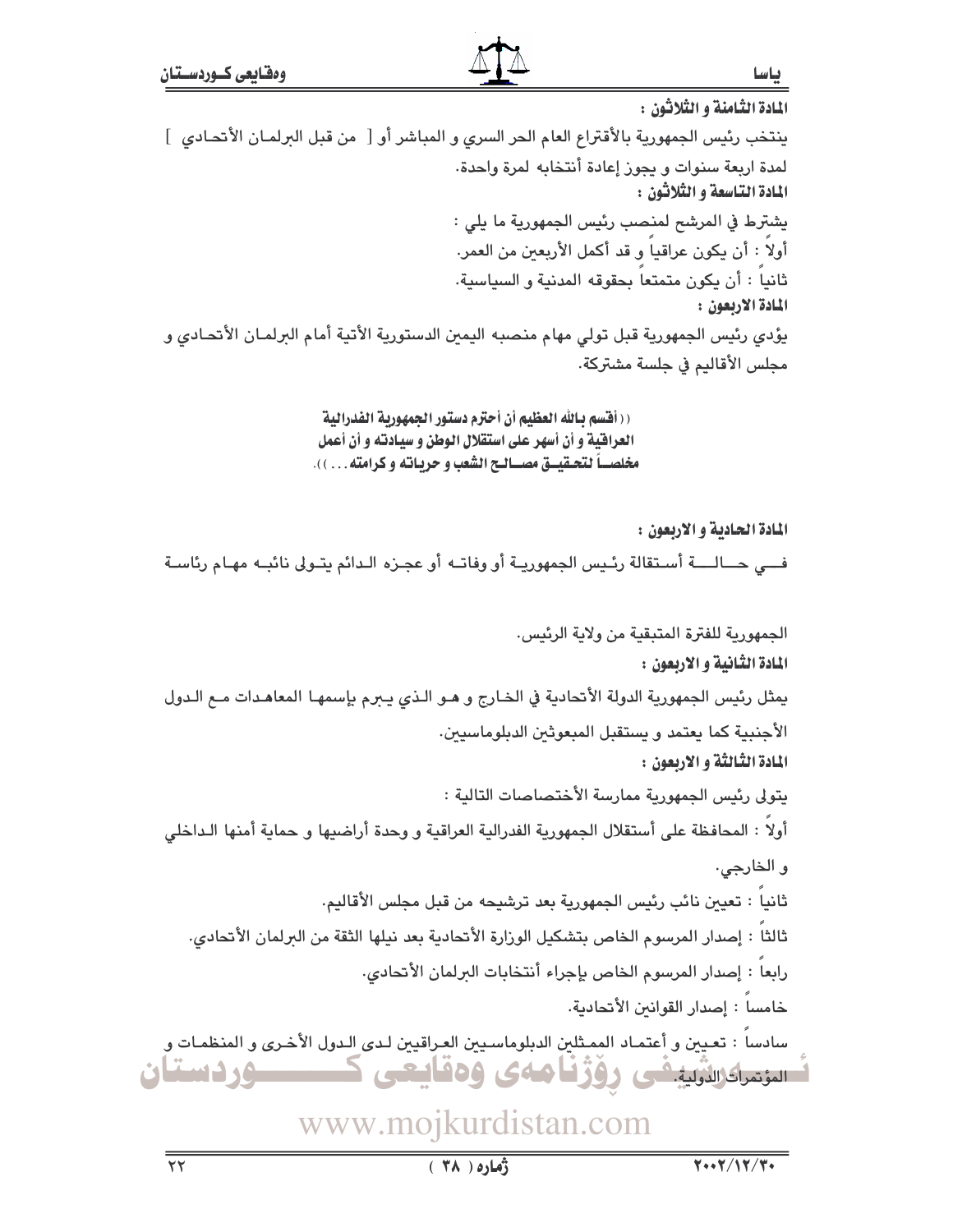سابعاً : تحريك القـوات المـسلحة و قـوى الأمـن الـداخلي وفـق مقتـضيات المـصلحة العامـة بمـا لا يتعارض و أحكام هذا الدستور و دساتير الاقليم. ثامنا : إعلان حالة الطوارىء وينظم ذلك بقانون خاص. تاسعا : منح الرتب العسكرية لضباط القوات المسلحة و قوى الأمن الداخلي و طردهم من الخدمـة و إحالتهم على التقاعد وفق القانون. عاشرا : منح الأوسمة و الأنواط. حادي عشر : تعيين أصحاب الـدرجات الخاصـة و القـضاة و رئـيس الادعـاء و المـدعين العـامين و نوابهم في الاتحاد. المادة الرابعة و الاربعون : يكون إتهام رئيس الجمهورية بأغلبية ثلثى أعضاء البرلمـان الأنحـادي و تـتم محاكمتـه في جلـسته مشتركة للمحكمة الدستورية العليا و مجلس الأقاليم تعقد برئاسة رئيس المحكمة الدستورية العليا و تصدر قرارها بأغلبية الثلثين. المادة الخامسة و الاربعون : يستمر رئيس الجمهورية في أداء مهام منصبه طيلة فترة أتهامه.

## المبحث الثاني مجلس الوزراء

المادة السادسة و الاربعون : مجلس الوزراء هو الهيئة التنفيذية العليا في الأتحاد. المادة السابعة و الاربعون : يتألف مجلس الورراء من رئيس مجلس الورراء و نوابه و الورراء الذين يمثلون الاقلـيمين المتحـدين و بحسب نسبتيهما السكانية. المادة الثامنة و الاربعون : إذا كان رئيس الجمهورية من أحد الأقليمين فيكون رئيس الوزراء من الاقليم الآخر. المادة التاسعة و الاربعون : أولاً : يقدم رئيس الوزراء المكلف من قبـل البرلمـان الأتحـادي قائمـة بأعـضاء وزارتـه الى رئـيس الجمهورية لمصادقة عليها. ثانياً : يقدم رئيس الوزراء المِكلِف قائمة بأعـضاء وزارتٍ بعد المـصادقة عليهـا مـن قبـل رئـيس الجمهورية ، إلى البرامان الأنصادي لنيـل الثقـة و بعـد نيلـها يـمـدر رئـيس الجمهوريـة المرسـوم WWW.MOJKurdistan.cd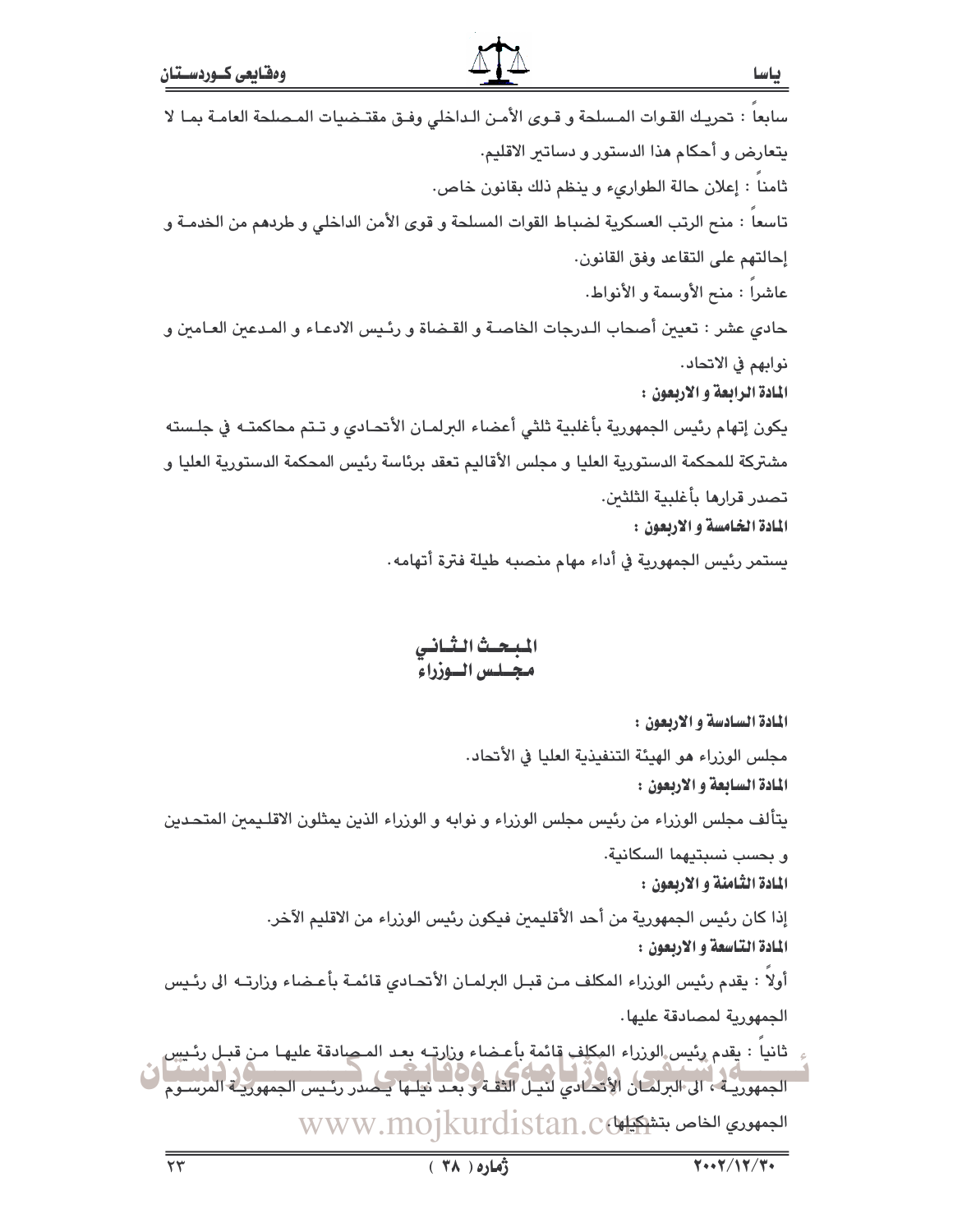المادة الخمسون : يمارس مجلس الوزراء الأختصاصات التالية : أولاً : تنفيذ القوانين الأتحادية. ثانيا : المحافظة على أمن البلاد و سلامتها. ثالثاً : إعداد مشاريع القوانين الأنحادية و إحالتها على البرلمان الأنحادي. رابعا : إعداد ميزانية الأتحاد. خامسا : الاشراف على الورارات و المؤسسات و المرافق العامة الأتحادية. سادسا : إصدار الأنظمة الأتحادية. سابعا : إعداد الموازنة العامة للاتحاد و الحسابات الختامية. ثامنا : عقد القروض و منحها و الاشراف على الشؤون المالية. تاسعا : تعيين الموظفين المدنيين في الأتحاد و ترقيتهم و إحالتهم على التقاعد وفق القانون. المادة الحادية و الخمسون : أولاً : لرئيس الجمهورية دعوة مجلس الـورراء الى الاجتمـاع كلمـا أقتـضت الـضرورة لـذلك و يكـون الاجتماع مقصورا على المواضيع التي أوجبت الدعوة اليها . ثانياً : له حق طلب التقارير الخاصة بعمل المجلس و الورارات. المادة الثانية و الخمسون : أولا : للبرلمان الأتحادي سحب الثقة من : ١. الوزارة و تعتبر مستقيلة من تاريخ سحب الثقة منها. ٢. الوزير و يعتبر مستقيلاً من تاريخ سحب الثقة منه. ثانياً : تستمر الوزارة المستقيلة في تصريف الأمور الأعتيادية لحين تشكيل وزارة جديدة. الفصل الثسالث المحكمة الدستورسة العليسا المادة الثَّالثَّة و الخمسون : تتألف المحكمة الدستورية العليا من عدد من الأعضاء المشهود لهم بالكفاءة و الخبرة و النزاهة مـن بين القضاة و أساتذة القانون في الجامعات و المحامين الذين لا تقل ممارستهم عـن عـشرين سـنة في مجال القضاء أو التدريس أو المحاماة و يرشح كل اقلـيم نـصفهم (ويحـدد عـدد أعـضائهم و مـدة عملهم بقانون). سیست وقفیلی است و استفادهای و مقاییعی ک ــــوردستان

تكون رئاسة المحكمة الدستورية العليا دورية في يتناوب غليها كل سنة ممثل أحد الأقليمين.<br>المستقل المستقل المستورية المستقل المستقل المستقل المستقل المستقل المستقل المستقل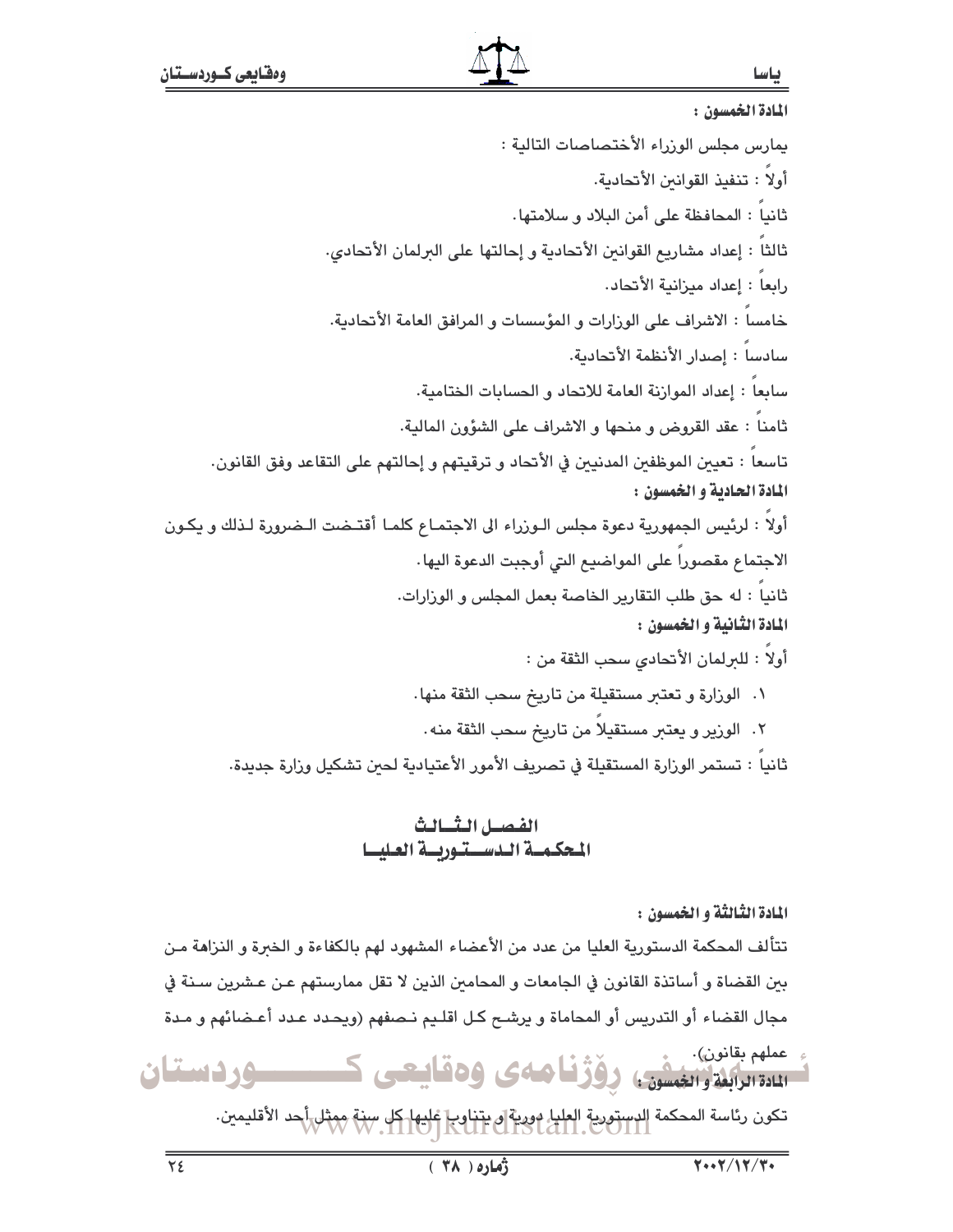المادة الخامسة و الخمسون : لا يجوز عزل عضو المحكمة الدستورية العليـا إلا في حالـة أتهامـه بعـدم النزاهـة و يجـرى أتهامـه و محاكمته و إدانته من قبل مجلس الأقاليم. المادة السادسة و الخمسون : لا يحال عضو المحكمة الدستورية العليا على التقاعد بسبب بلوغه السن القانونية للتقاعد إلا بنـاءاً على طلبه. المادة السابعة و الخمسون : تختص المحكمة الدستورية العليا بما يأتي : أولاً : تفسير هذا الدستور. ثانيا : النظر في دستورية القوانين الصادرة عن البرلمان الأتحادي و القرارات الـصادرة عـن الـسلطة التنفيذية الأتحادية و ينظم ذلك بقانون. ثالثاً : الفصل في النزاعات المتعلقة بتطبيق هذا الدستور و التي تقع بين الأتحاد و الاقاليم. رابعاً : الفصل في النزاعات المتعلقـة بتطبيـق هـذا الدسـتور و الدسـاتير الاقليميـة و الـتي تقــع بـين الأقاليم.

> المادة الثّامنة و الخمسون : تصدر المحكمة الدستورية العليا قراراتها بأغلبية ثلثى أعضائها

الفصل الرابسع<br>أختصاصيات الأتبعياد

المادة التاسعة و الخمسون : تمارس سلطات الأتحاد الاختصاصات التالية و فيما عداها تكون من أختصاص سلطات الاقليم. أولا : رسم السياسة الخارجية و التمثيل الدبلوماسي و القنصلي. ثانيا : عقد المعاهدات و الأتفاقيات الدولية و يحق لسلطات الاقلـيم عقـد الأتفاقيـات الأقتـصادية و الثقافية و الرياضية مع الأقاليم الأخرى داخل العراق و خارجه . ثالثاً : شؤون الدفاع و يشمل القوات المسلحة بصنوفها المختلفة. رابعاً: إعلان الحرب و إبرام الصلح. خامساً : العملة و إصدار النقود ووضح السياسة الأئتمانية و المصرفية و عقد القروض الأتحادية. ۖ سادساً : وضنع المقاييس والمكاييل و الأوزار وتعيين السياسة العامة في ميدان الأجور في النسا www.mojkurdistan.com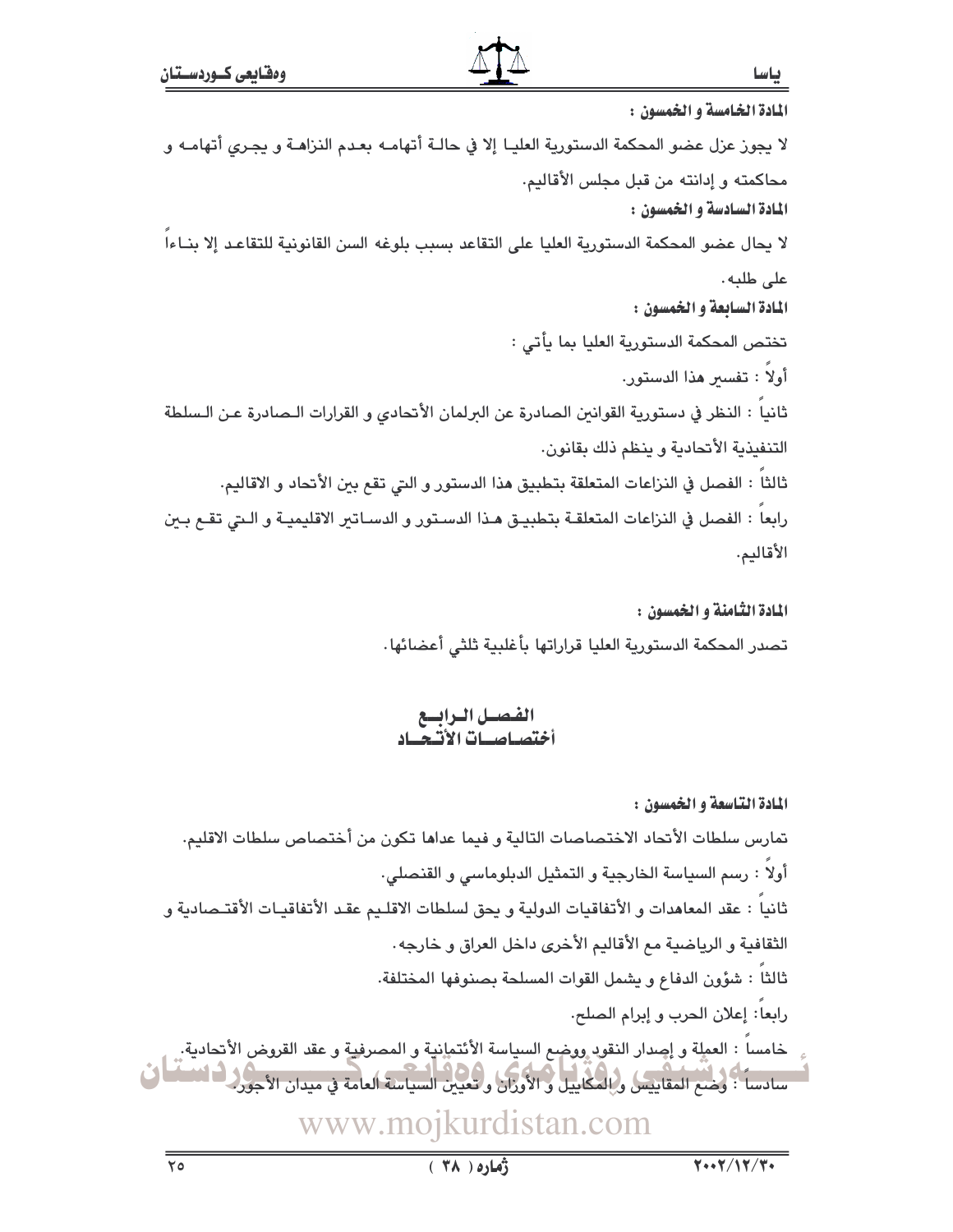سابعا : وضم الخطط الأقتصادية العامة التي تهدف الى تنمية الأقاليم في ميدان الصناعة و التجارة و الزراعة. ثامنا : وضم الموازنة العامة للاتحاد. تاسعا : شؤون الأمن الفدرالي. عاشرا : شؤون الجنسية و الاقامة و الأجانب. حادى عشر : الثروة النفطية.

> البساب البرابسع التنظيس الدستنوري للاقليسم

> > المادة الستون:

يؤسس كل اقليم دستوره الخاص به مم مراعاة الشرطين الآتيين : أولاً : تبنى النظام الجمهوري الديمقراطي البرلماني. ثانياً : عدم تعارض أحكامه مم هذا الدستور.

المادة الحادية و الستون : ينتخب شعب الاقليم و بالأقتراع العام الحر السرى و المباشر ممثلية في المجلس الـوطني للاقلـيم و تعبن طريقة انتخابه و كيفية إجرائها و نسبة التمثيل و تحديد موعدها بقانون خاص. المادة الثانية و الستون : تحدد أختصاصات المجلس الوطني للاقليم و علاقته بالسطات الأخرى بموجب دستور الاقليم. المادة الثّالثة و الستون : تتكون السلطة التنفيذية للاقليم من : أولاً : رئيس الاقليم. ثانياً : مجلس وزراء الاقليم. المادة الرابعة و الستون : ينتخب شعب الاقليم [ أو المجلس الـوطني ] رئيسا يـسمى (رئـيس الاقلـيم) هـو الـرئيس الأعلـي للسلطة التنفيذية كما يمثل رئيس الجمهورية الفدرالية العراقية في الاقليم في المناسبات و المراسيم الىروتوكولية.

المادة الخامسة و الستون : تحدد طريقة وُ شروط أنتخاب رَبُّيسُ الاقليم و مدة ولايتّه و أختصاصاته و علاقته بمجلس الـورزاء ا الاقليمي و بالسلطات الاخرىٰ في الاقليم بموجب دستور الاقليم . www.mojkurdistan.com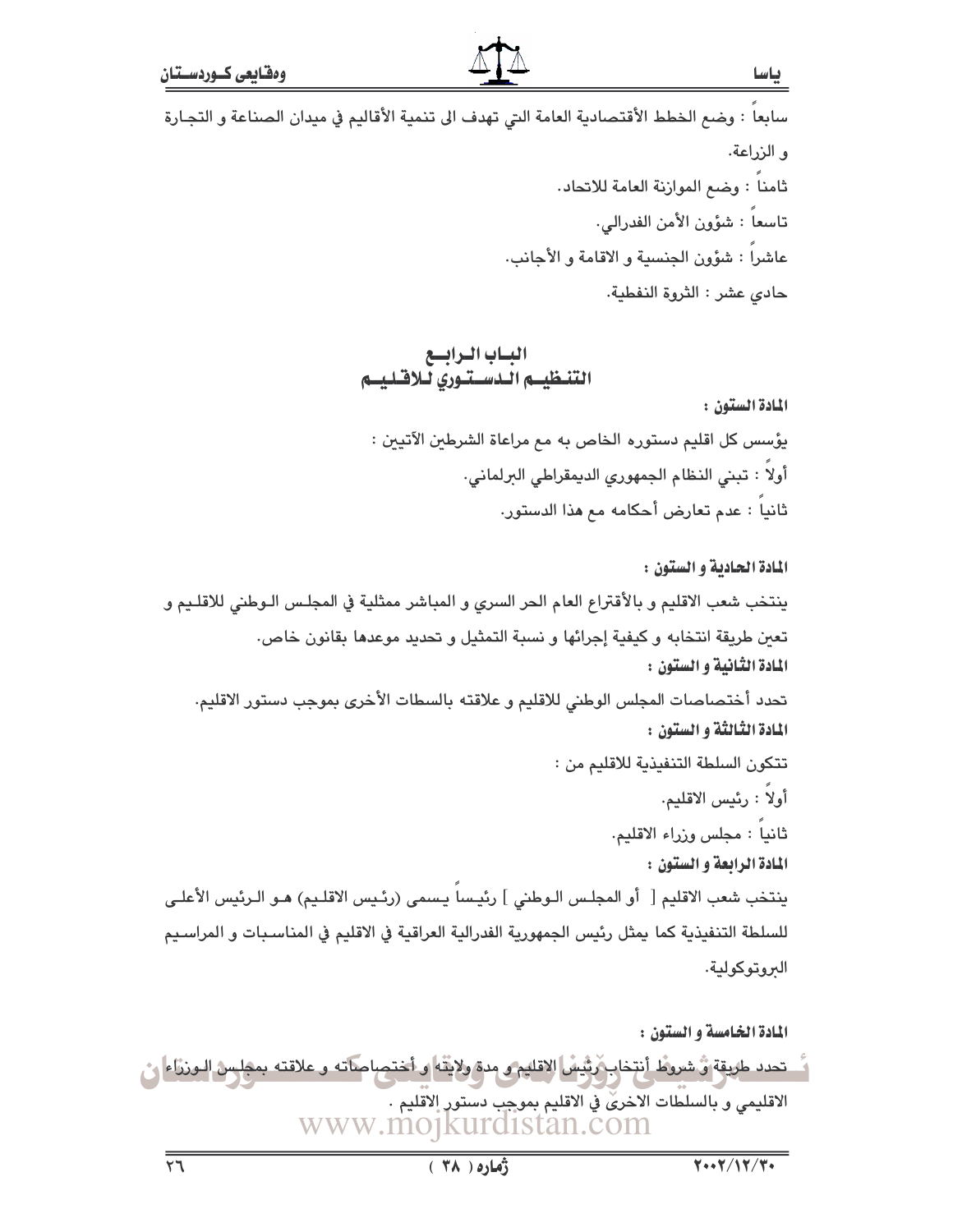المادة السادسة و الستون : يتألف مجلس وزراء الاقليم من رئيس مجلس الوزراء و نوابه و عـدد مـن الـوزراء و يتـولى ممارسـة السلطة التنفيذية الاقليمية. المادة السابعة و الستون : تحدد كيفية تشكيل مجلس وزراء الاقليم و أختصاصاته و علاقته برئيس الاقلـيم بموجب دسـتور الاقليم. المادة الثّامنة و الستون : تختص المحكمة العليا في الاقليم (محكمة التمييز) إضافة لأختصاصاتها الاعتيادية بتفسىر دستور الاقليم و البت في الدفع بعدم دستورية القوانين المقدم في الدعاوي المقامة أمام القضاء. المادة التاسعة و الستون : يمارس القضاء في الاقليم سلطة قضائية مستقلة تـضم كافـة درجـات المحـاكم بمـا في ذلـك محكمـة تمييز الاقليم التي تنظر في الدعاوى المدنية و القضايا الجزائية و الأخرى بدرجة أخيرة و ينظم ذلك بقانون اقليمي. المادة السبعون : للاقليم ممارسة السلطات المختلفة ما عدا تلك المفوضة الى الاتحاد بموجب أحكـام هـذا الدسـتور و خاصة بموجب الفصل الرابع من الباب الثالث منه. المادة الحادية و السبعون : كل نزاع يحصل بين الاتحاد و الأقاليم أو بين الأقاليم ذاتها بشأن ممارسة الأختصاصات الواردة في هذا الدستور يعرض على المحكمة الدستورية العليا للفصل فيه.

البساب البخسامسين الأحكيام المساليسة

المادة الثّانية و السيعون : يؤسس في الجمهورية الفيدرالية العراقية ديوان للرقابة المالية و يرتبط بالمجلس الوطني الأتحادي و تنظم وإجباته و تشكيلاته بقانون. المادة الثالثة و السيعون : لا تفرض الضريبة و لا تجبي أو تعدل إلا بقانون أتحادي أو اقليمي. المادة الرابعة و السبعون : لسلطات الأتحاد وحدها فرض ضريبة الصادرات و الواردات (رسوم الكمارك) وجبايتها. المادة الخامسة و السبعون : لسلطات الاقليم فرض الضرائب والرسوم و الأجور التالية :<br>أولاً : ضاع المتصلين كل في المتحدث في 1000 ب<br>أولاً : ضريبة الدخل. **سوردستان** تانياً : خىرىبة العقاد www.mojkurdistan.com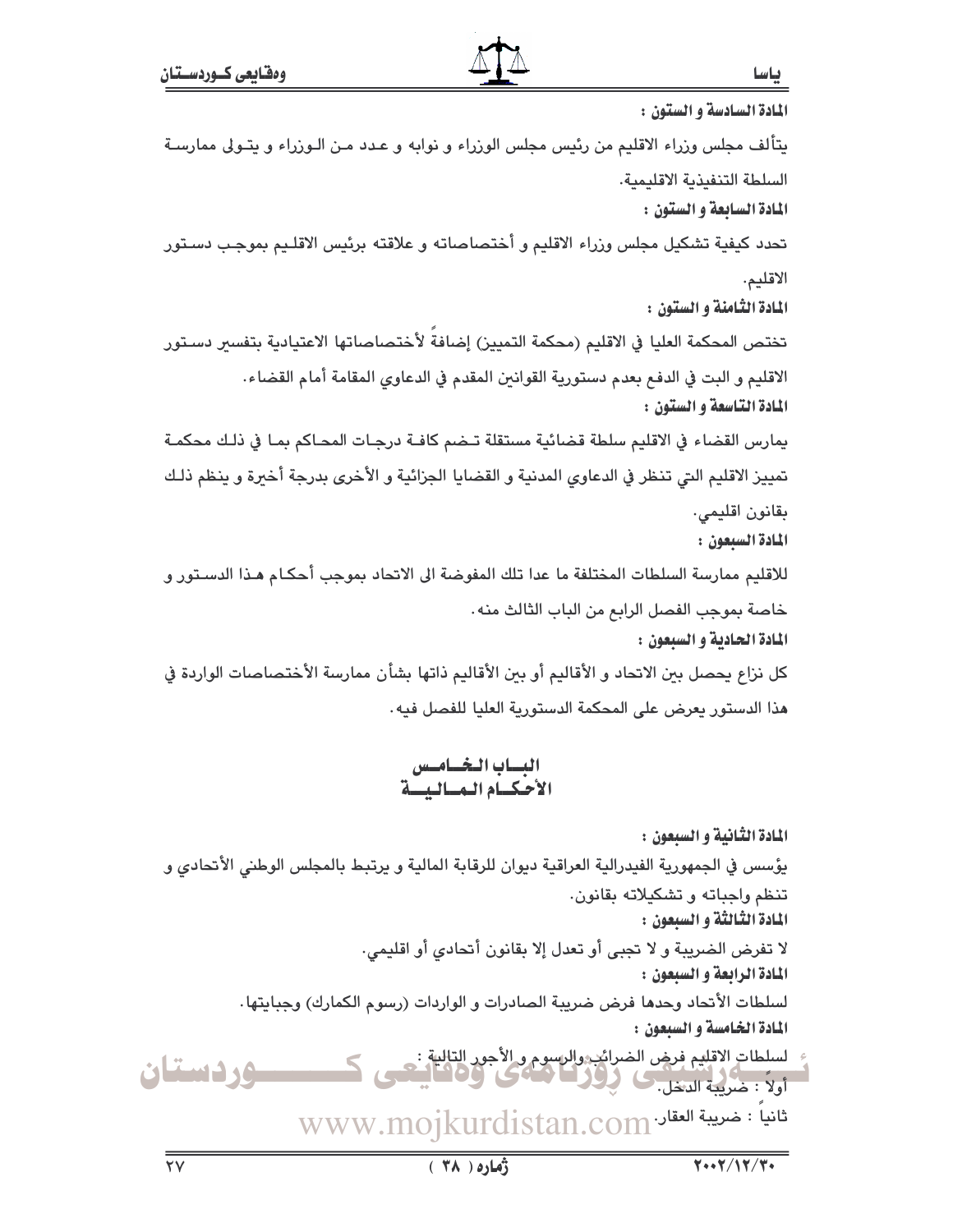باسا

ثالثا : ضريبة العرصات. رابعا : رسوم التسجيل العقارى. خامسا : رسوم المحاكم. سادسا : رسوم الاجازات و أجور الخدمات كالماء و الكهرباء و غيرها . المادة السادسة و السيعون : لكل اقليم حـصة مـن عوائـد الثـروة النفطيـة و رسـوم الكمـارك و المـنح و المـساعدات و القـروض الأجنبية حسب نسبة عدد سكانه الى مجموع سكان البلاد.

### البساب السسادس أحكيام ختساميسة وأنتقباليسة

المادة السابعة و السبعون : لا يجوز إجراء أي تعديل على حدود الاقلـيمين إلا بموافقـة المجلـس الـوطني للاقلـيم ذي العلاقــة و بأغلبية ثلاثة أرباع أعضائه.

المادة الثامنة و السيعون :

أولاً : يعين مواطنو اقليم كوردستان في المناصب الهامة في الورارات و الهيئات الأتحادية في الداخل و الخارج و خاصة وكلاء الوزارات و الدرجات الخاصة و المدراء العامين و ذلك حسب نسبة سكانه الى مجموع سكان الجمهورية الفدرالية العراقية.

ثانياً : براعي المبدأ ذاته فيما يخص :

١. تعيين الـسفراء و أعـضاء الـسلك الدبلوماسـي و القنـصلي و ممثلـي الأنحـاد في الهيئـات و المنظمات الدولية و الاقليمية.

٢. التعيين في مناصب القوات المسلحة و الأمن الفدرالي.

٣. المشاركة في الوفود العراقية الرسمية و المفاوضات الجارية لعقد الاتفاقات الدولية.

٤. قبول الطلاب في البعثات و الزمالات و الاجازات الدراسية في الخارج.

٥. قبول الطلاب في أكاديميات وكليات الجيش و الشرطة و دوراتها في الداخل و الخارج. المادة التاسعة و السبعون :

أولاً : تكون قوات البيشمهرگه و تشكيلاتها الحالية جزءا من القوات المسلحة لاقليم كوردستان. **ثانياً :** يؤدي أبناء كل اقليم الخدمة العسكرية في اقليمهم. المادة الثمانون :

أولاً : تلغى جميع القـوانين و القـرارات و المراسـيم و الأوامـر و الأنظمـة و التعليمـات الـصادرة عـن السلطات المركزية و المتعلقة مغمّليات التطهير العرقي و التحمير و التحميل. ـــــــــــــــــــــــــــ و ف اسمعنا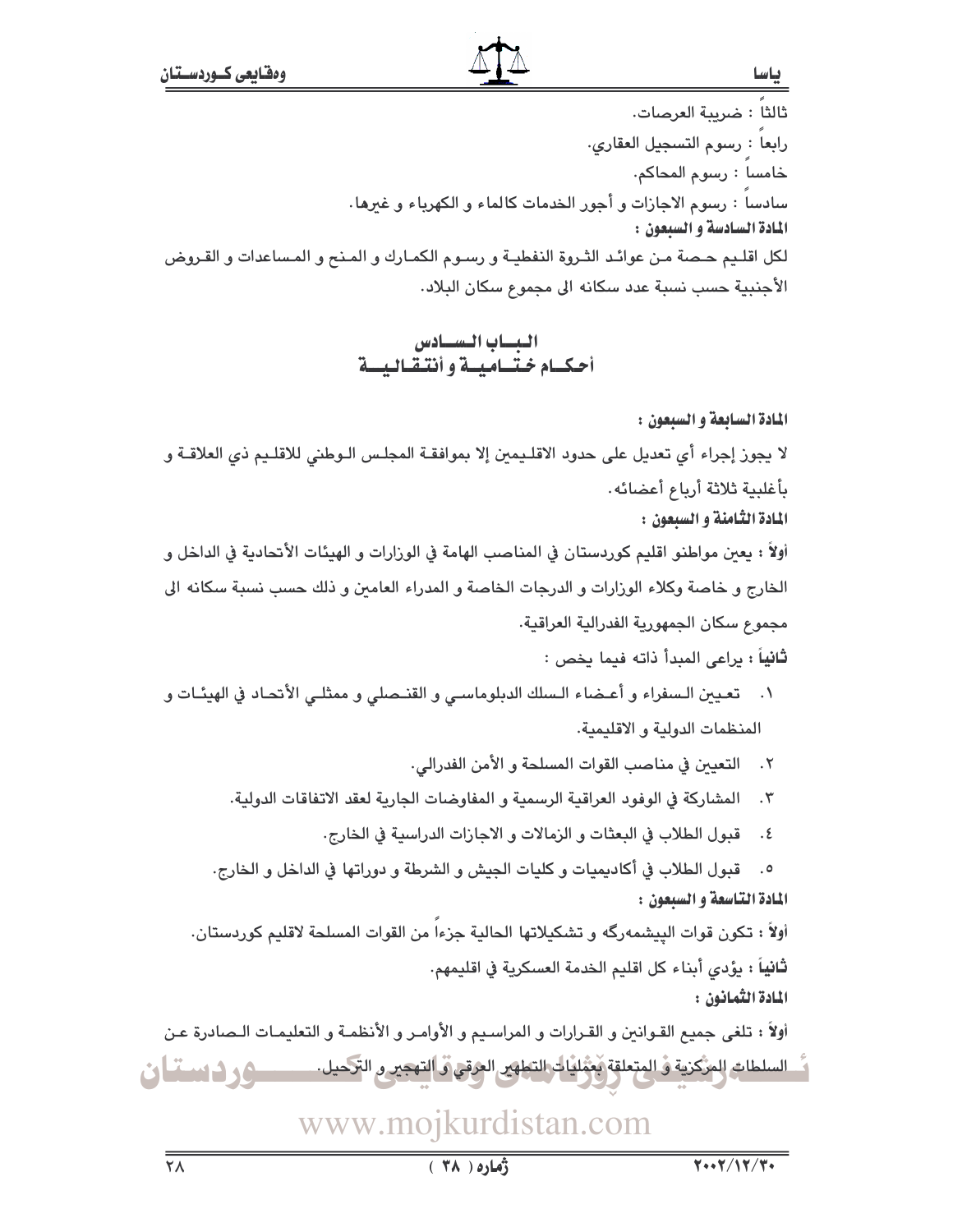# ثانيـاً : تزال آثـار تغـيير الواقــع القـومى الـذى تم تنفيـذه في منـاطق مـن اقلـيم كوردسـتان و يعـاد المواطنون الكورد من مناطق محافظة كركوك و مخمـور و سـنـجار و زمـار و الـشيخان و خـانقين و مندلي و غيرها الى أماكن سكناهم الـسابقة و يعـاد المواطنــون العـرب الـذين تم إســكانهم مـن قبــل السلطات العراقية السابقة في تلك المناطق الى محلات سكناهم السابقة خارج اقليم كوردستان. ثالثاً : يسرى حكم الفقرة أولا أعلاه على المواطنين المهجرين من التركمان و الاشوريين و الكلدان.

رابعاً : تعاد جميع الأموال المنقولة و غير المنقولة الى المواطنين المهجرين و يتم تعويضهم عما لحق بهم من أضرار تعويضا عادلاً.

خماسساً : يعـاد الكـورد الفيليـون المهجـرون و المبعـدون الى أمـاكن سـكناهم الـسابقة و تعـاد الـيهم جنسيتهم العراقية و أموالهم المنقولة و غـير المنقولـة و يـتم تعويـضهم عمـا لحـق بهـم مـن أضـرار تعويضا عادلا. سادساً :

- أ. الاعلان عن مصير المفقودين من ضحايا الأنفال و البـارزانيين و الفيلـيين و كافـة العـراقيين المفقودين.
- ب. تعويض ضحايا الأسلحة الكيمياويـة في كوردسـتان ، و المفقـودين المـشمولين بـالفقرة (أ) أعلاه عن الأضرار المادية و المعنوية التي لحقت بهم.
- ج. تبوفير البضمانات الأجتماعيــة و البصحية لعوائــل المبشمولين بــالفقرتين (أ،ب) أعــلاه و للمصابين بعوق من ضحايا الأسلحة الكيمياوية.
- توفير الضمانات الأجتماعية و الصحية لمن أصيب بعوق جراء تعرضه الى التعذيب الجسدى د . أو النفسي من العراقيين على يد الأجهزة الامنية.
- هـ. يحال المسؤولين عن الجـرائم المرتكبـة بحـق المـشمولين بأحكـام هـذه المـادة الى المحكـام المختصة.

المادة الحادية و الثمانون :

يعد هذا الدستور القانون الأعلى للبلاد و يعتبر باطلا كل قانون يصدر بخلافه. المادة الثانية و الثمانون :

أولاً : لا يجوز تعديل أحكام هذا الدستور إلا بموافقة ثلاثة أرباع أعضاء كل من البرلمان الأتحادي و مجلس الأقاليم على الانفراد.

ثانياً : يحق للجهات التالية تقديم الأقتراح لتعديل الدستور: